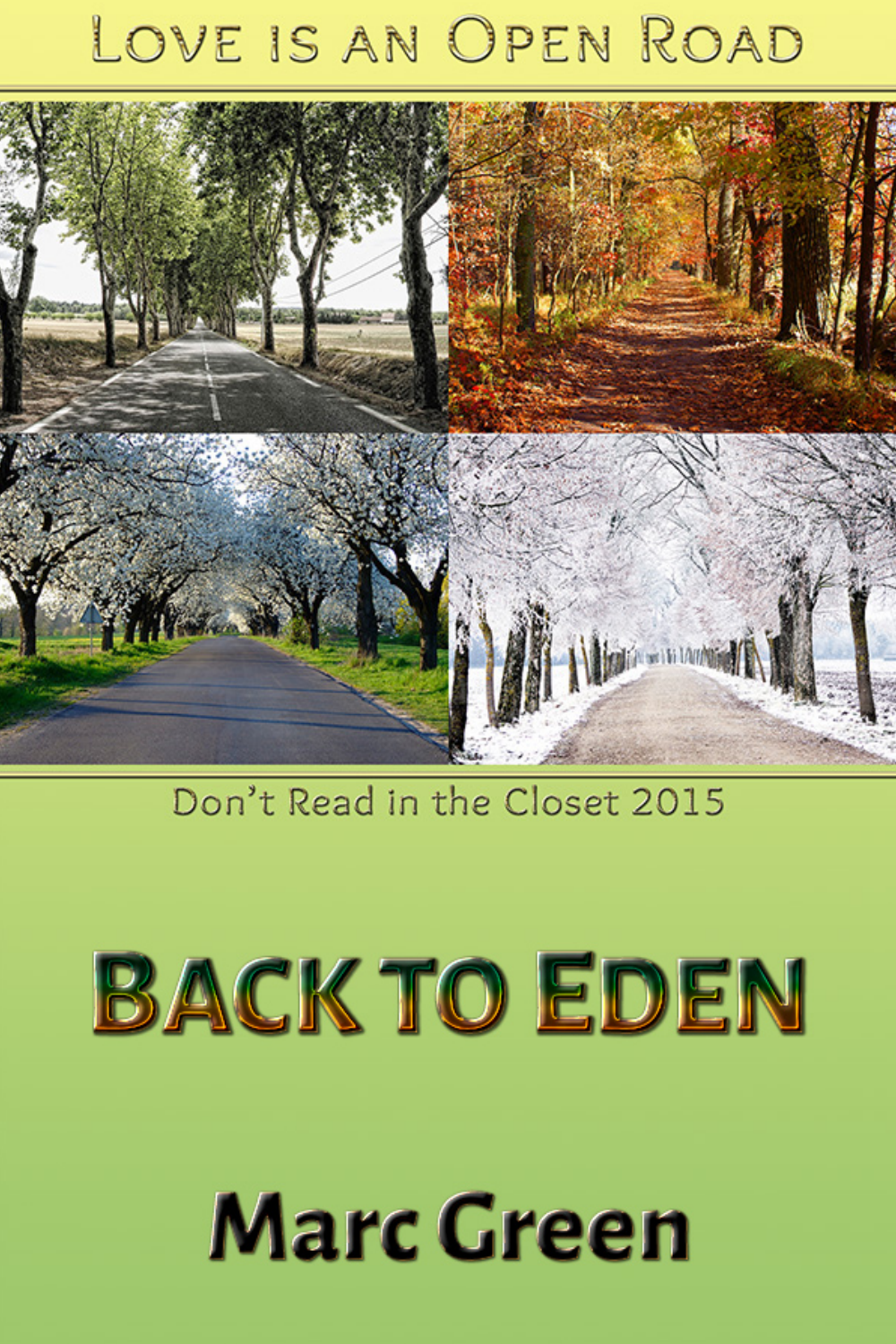## **Table of Contents**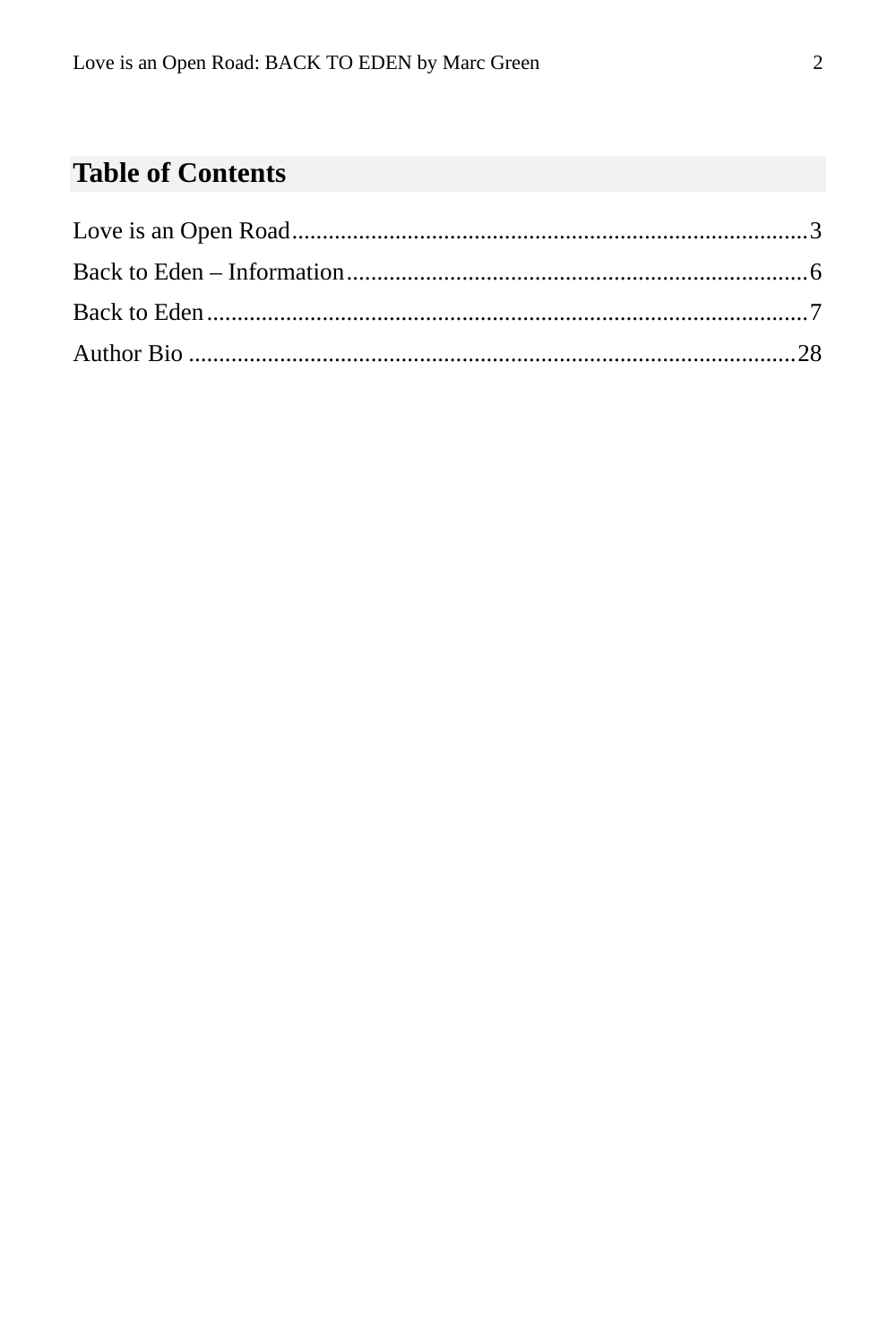## <span id="page-2-0"></span>**Love is an Open Road**

*An M/M Romance series*

## **BACK TO EDEN**

## **By Marc Green**

#### **Introduction**

The story you are about to read celebrates love, sex and romance between men. It is a product of the *Love is an Open Road* promotion sponsored by the *Goodreads M/M Romance Group* and is published as a gift to you.

### **What Is Love is an Open Road?**

The *Goodreads M/M Romance Group* invited members to choose a photo and pen a letter asking for a short M/M romance story inspired by the image; authors from the group were encouraged to select a letter and write an original tale. The result was an outpouring of creativity that shone a spotlight on the special bond between M/M romance writers and the people who love what these authors do.

A written description of the image that inspired this story is provided along with the original request letter. If you'd like to view the photo, please feel free to join the [Goodreads M/M Romance Group](http://www.goodreads.com/group/show/20149-m-m-romance) and visit the discussion section: *Love is an Open Road*.

No matter if you are a long-time devotee to M/M Romance, just new to the genre or fall somewhere in between, you are in for a delicious treat.

### **Words of Caution**

This story may contain sexually explicit content and is **intended for adult readers.** It may contain content that is disagreeable or distressing to some readers. The *M/M Romance Group* strongly recommends that each reader review the General Information section before each story for story tags as well as for content warnings.

Each year, a dedicated group of Volunteers from the M/M Romance Group work hard behind the scenes to bring these stories to you. Our Editors, Formatters, Proofreaders, and those working on Quality Assurance, spend many long hours over a course of several months so that each Event is a success. As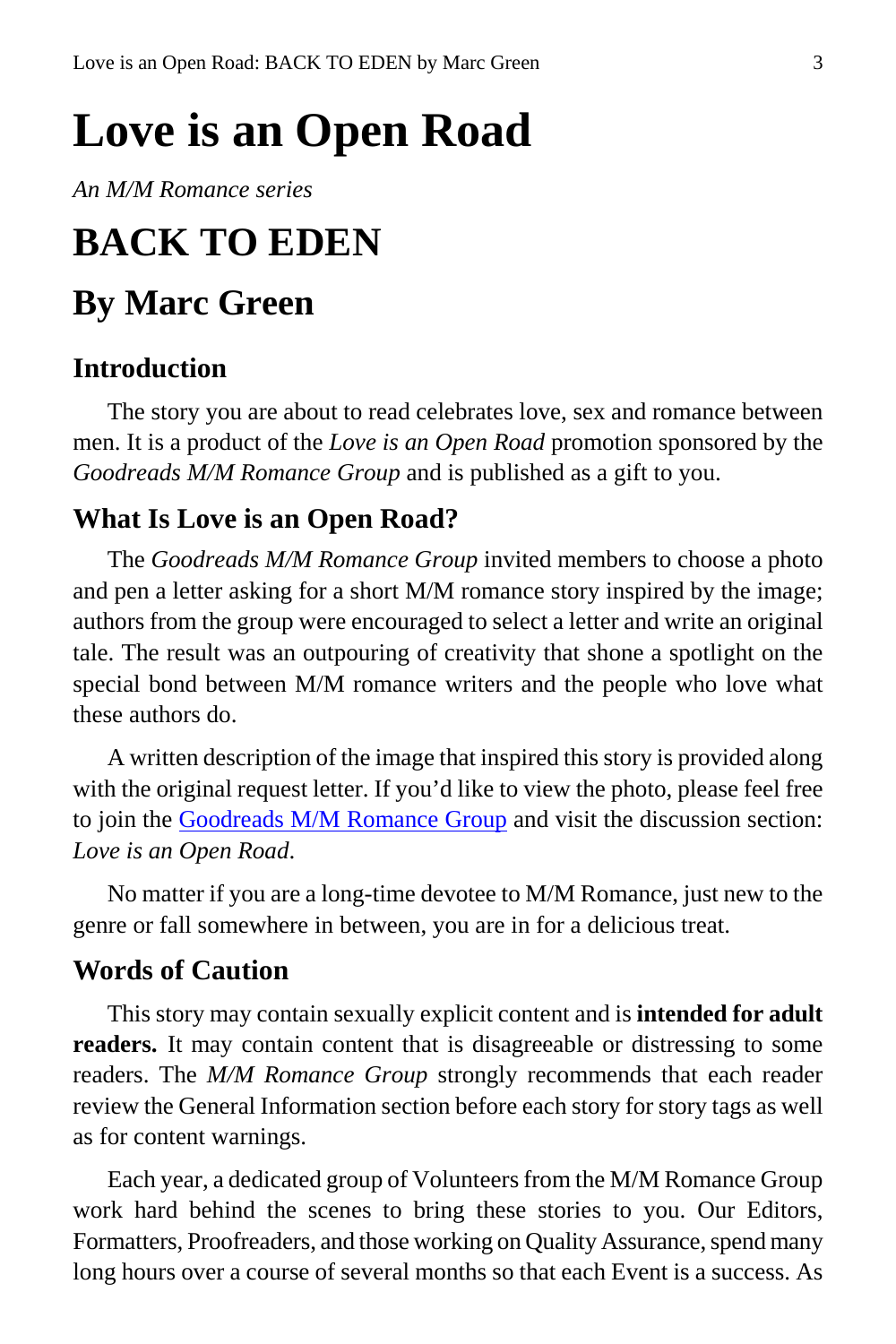each and every author also gives freely of their time and talent, it was decided that all edits suggested may be accepted or rejected by the author at any given time. For this reason, some stories will appear to be more tightly edited than others, depending on the choice of the author.

This story is a work of fiction. Names, characters, places and incidents are the products of the author's imagination or are used fictitiously. Any resemblance to actual events, locales, or persons, living or dead, is entirely coincidental.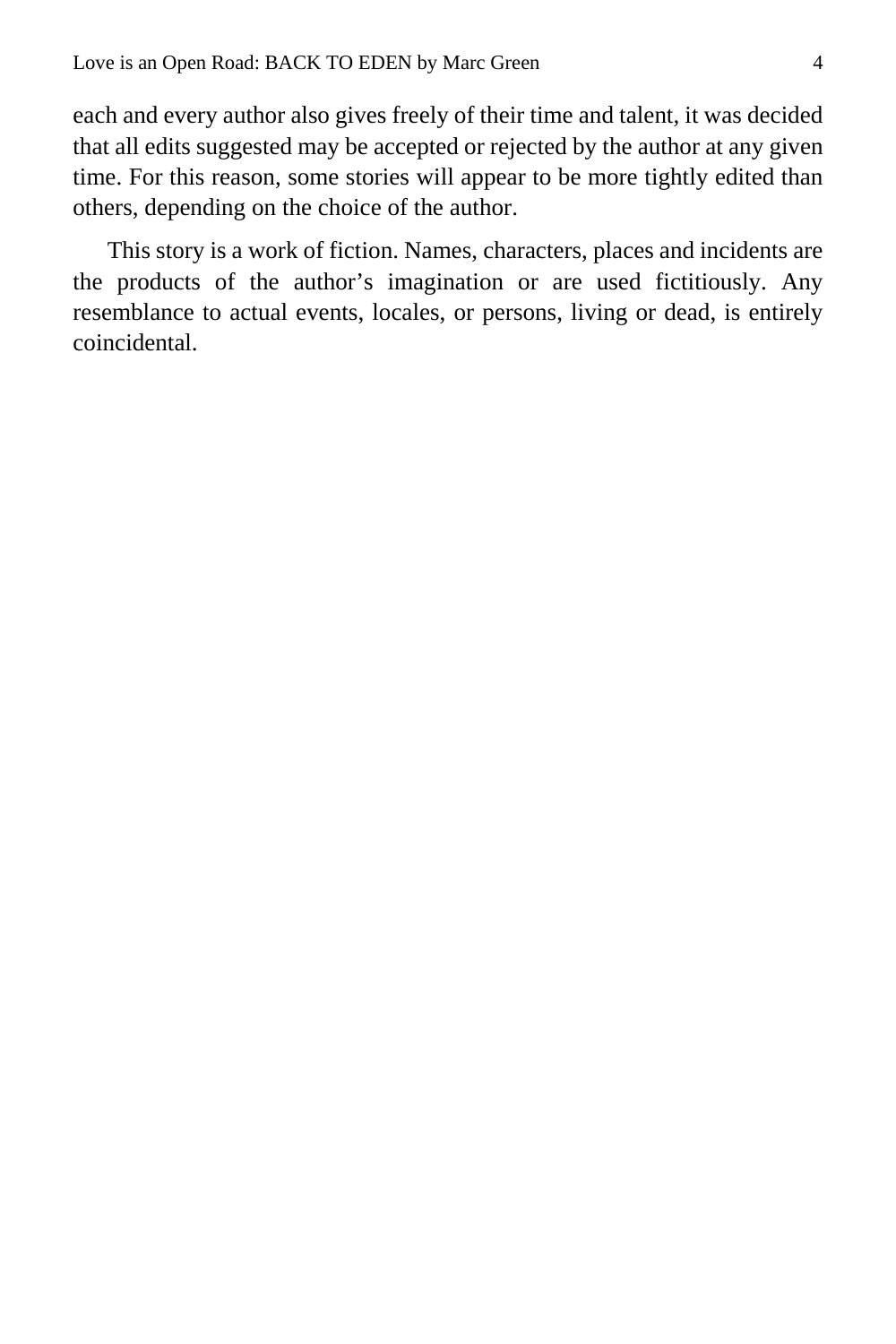All rights reserved worldwide.

This eBook may be distributed freely in its entirety courtesy of the Goodreads M/M Romance Group. This eBook may not be sold, manipulated or reproduced in any format without the express written permission of the author.

Back to Eden, Copyright © 2015 Marc Green

Cover Design by Goodreads M/M Romance Group Cover Photographs from [Pixabay.com](http://pixabay.com/en/) and [freeimages.com](http://www.freeimages.com/)

This ebook is published by the *M/M Romance Group* and is not directly endorsed by or affiliated with Goodreads Inc.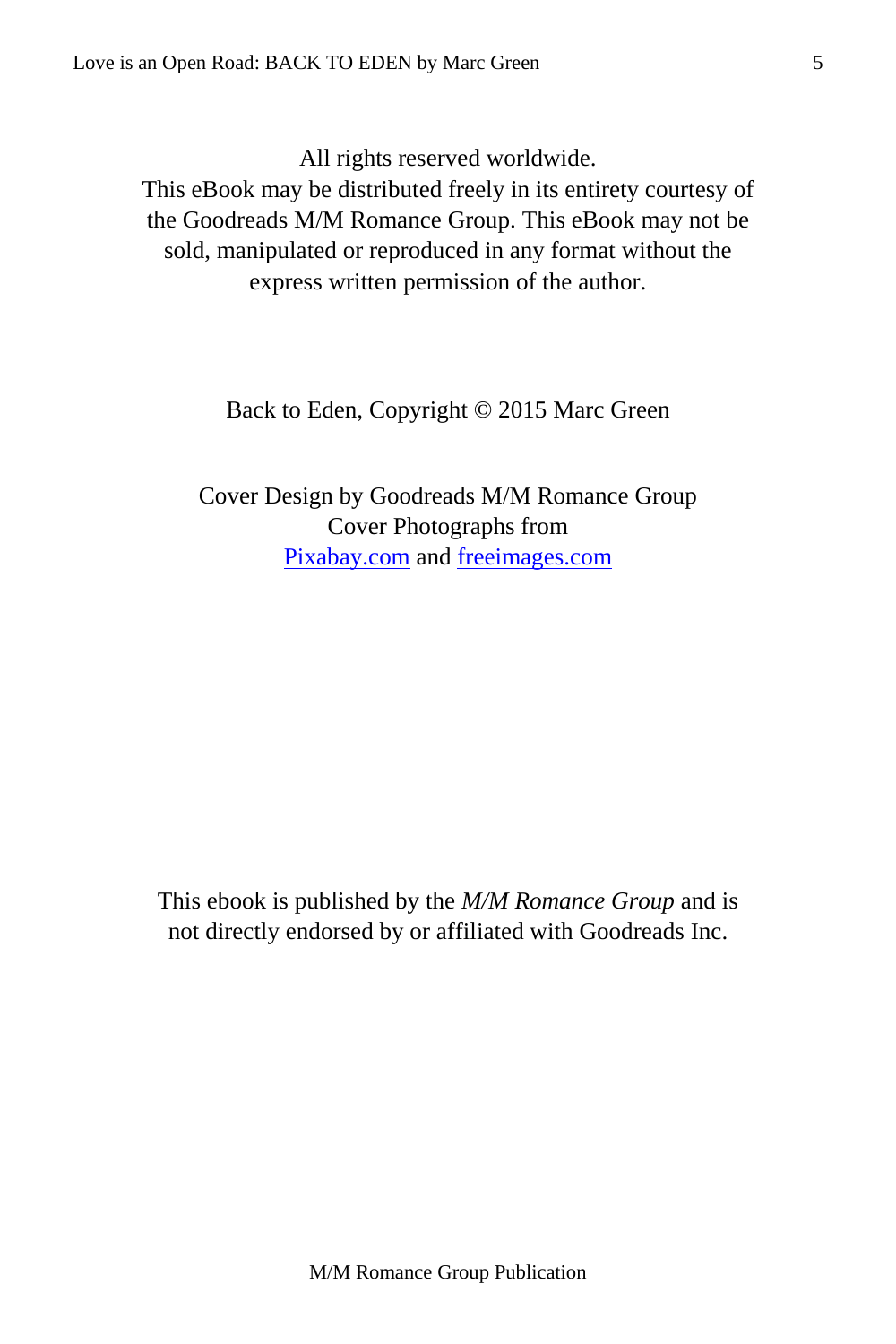## <span id="page-5-0"></span>**BACK TO EDEN**

## **By Marc Green**

## **Photo Description**

Five handsome cowboys are turned away from the observer, buck naked except for their cowboy hats. They are standing in a line next to each other on a ground somewhere outside. Grass, brush, and trees surround them, and there is water close-by. They have muscular backs, fit bodies, and firm butts. They appear free and happy as they throw their towels over their shoulders.

### **Story Letter**

#### *Dear Author,*

*That's it. We've had it. We're done with convention. We're sick of toeing the line. We want to live our lives the way we say, not the way society tells us. We're off into the woods to live naked and to see what happens. We've thrown caution to the wind and nature is calling us.*

Knock yourselves out guys. This can be anything you want. No dub con.

*Sincerely,*

*Dawn Sister*

#### **Story Info**

**Genre:** contemporary, paranormal

**Tags:** ranch, cowboys, shifter, vampire, angel, voyeurism, public activity, poly mmmmm, runaways, homophobia

**Content Warnings**: cliffhanger

**Word Count:** 9,666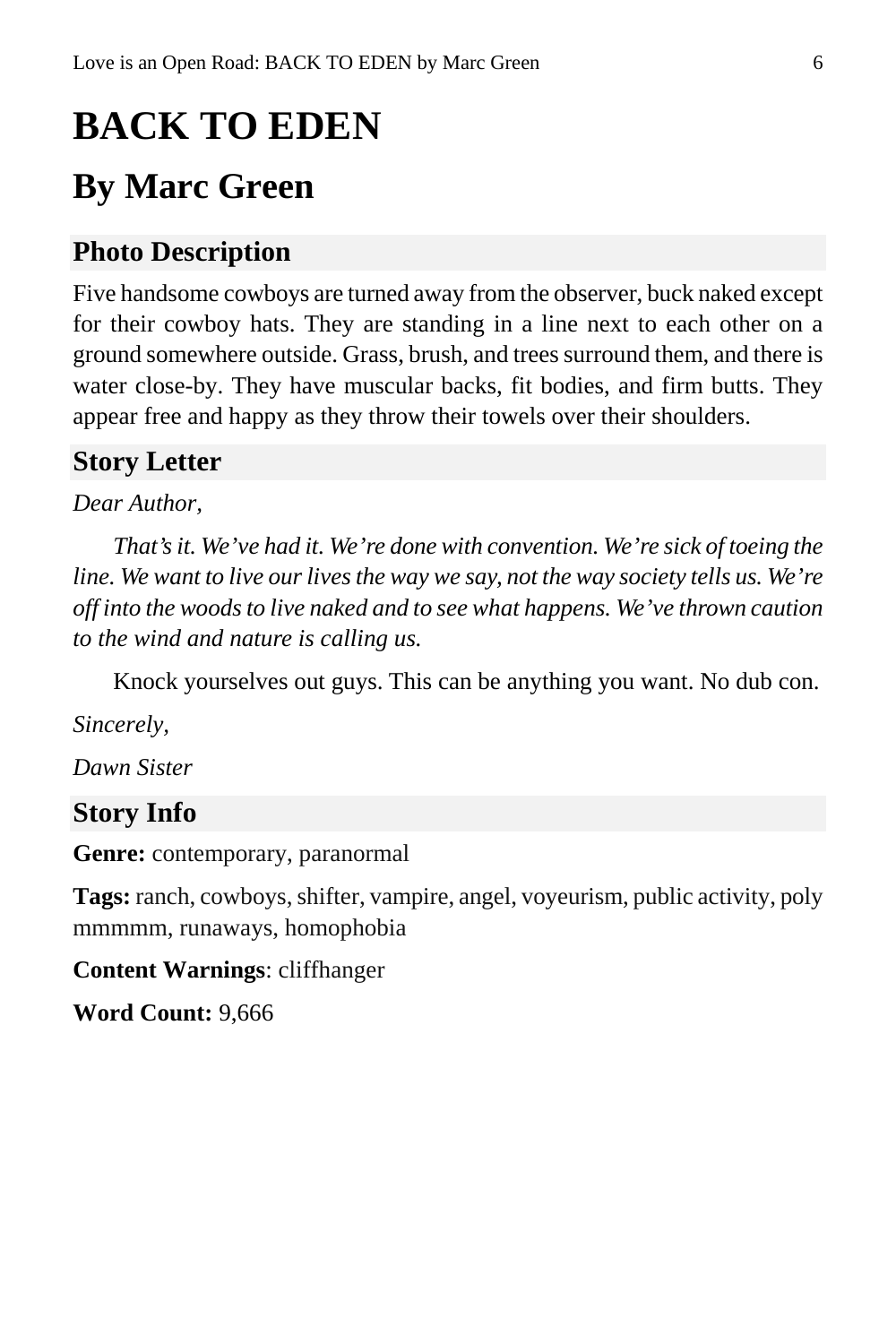## **BACK TO EDEN**

## **By Marc Green**

<span id="page-6-0"></span>"So…" Samantha prodded me, flashing me a mischievous smile. "How did you like the movie? Have I succeeded in corrupting my favorite preacher's son?"

I laughed. "Much too late for that, love. Don't forget, I'm playing for the other team. If I believe my dad, I was born with a one-way ticket to hell. No sense in trying to pull someone to the dark side who already lives there!"

She rolled her eyes.

"Fine! You're a total badass, V card–carrying sodomite, trying to corrupt souls everywhere with rainbows. What did you think of the movie?"

I drove my hand through my short, spiked hair as I was prone to do on occasion. I always did that when I was thinking hard, and I had to find a diplomatic answer. Sam and I were crazy addicted to romantic and often very explicit and sexy books, but there were times when our tastes didn't totally match up.

"Well…" I began. "I loved the music, the set looked gorgeous and sleek, the cinematography was nice, and the actor was pretty damn hot."

She nodded enthusiastically when I mentioned the actor's hotness. He might have put his foot into his own mouth and caused a big backlash, and there were many speculations about the chemistry of the two lead actors, but I was sure no one could have denied that the guy was serious eye candy!

"However…" I continued gravely.

"I knew there would be a 'but,'" Sam threw in, mock glaring at me. "It would have been a miracle if you'd suddenly developed good taste."

"However…" I repeated louder, ignoring her interruption. "…I can see why people don't think it's real BDSM." There, I'd said it. I knew she had devoured the books and dragged me into the movie, but that didn't mean I had to agree with her. I knew I would get an earful, though.

I was prepared for that however, and I felt very proud and adult for not giggling at her use of the word "butt."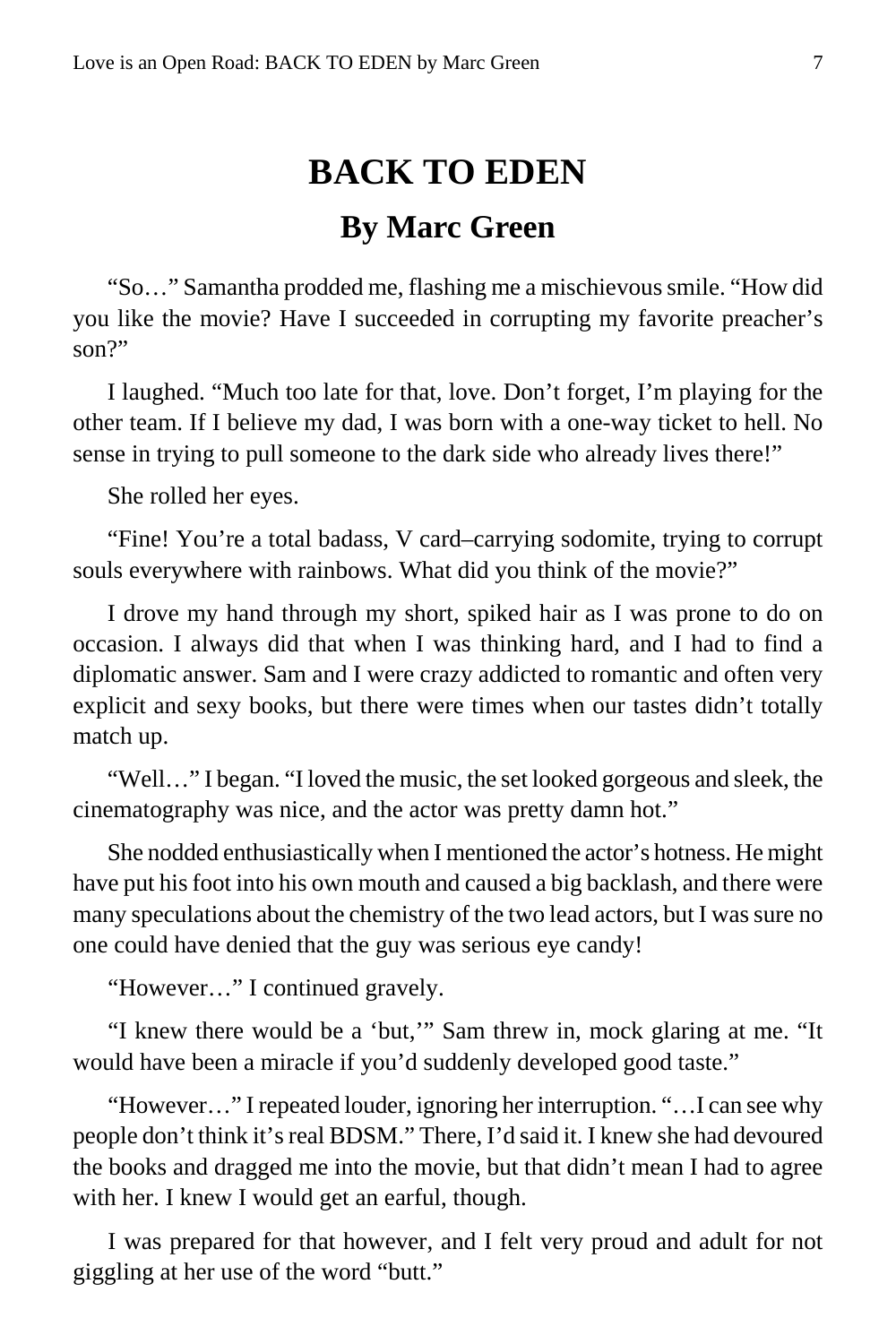Hmm… that actor really did have a damn nice butt. Very lickable!

I could feel my Levi's getting even tighter than they already were. I loved to display my goods, though if I didn't stop thinking about hot actors and butts, my display would be indecent.

"You did not just say that!" she huffed. "You're just parroting all the other people who want to keep us women boring and vanilla!"

I looked at my friend. Pink hair, nose studs, and a ripped T-shirt that made her look like the survivor of a zombie apocalypse in a weirdly sexy way. It also gave people a glimpse of the dragon tattoo on her back. She was hot, even though, unfortunately, some very important equipment was missing, or I would have snatched her away.

I loved her to death; she was my best friend and would make any sane straight guy drool, but I couldn't ever see her as "vanilla." I just knew her too well for that.

"Besides, you don't even read BDSM. Or practice it for that matter. How would you know?"

"Hey, I have read BDSM stories. You can check my Goodreads account. There is some A.J. Rose, SJD Peterson, and Heidi Cullinan there," I protested.

Okay, so I hadn't really gotten on top of the BDSM train as many of my friends did. I liked playful and kinky, but if things turned too dark and hardcore I was out. I did enjoy the mental bond between two equal partners in the lifestyle when it was well written, because so much trust and love was hot. Even if I would never want to personally try any of those things, I could appreciate them.

Hell, there were some books that were so well written that I even liked the more hard-core stuff that I had assumed was an automatic turnoff and hard limit for me. Good writing could make all the difference.

But honestly, Sam was totally right. I had no experience with BDSM, and I knew it.

"You are totally wrong, Sam," I told her.

Just because I don't instantly come when someone mentions a whip and cuffs doesn't mean that I don't know my way around good BDSM stories. It's not about quantity, but quality.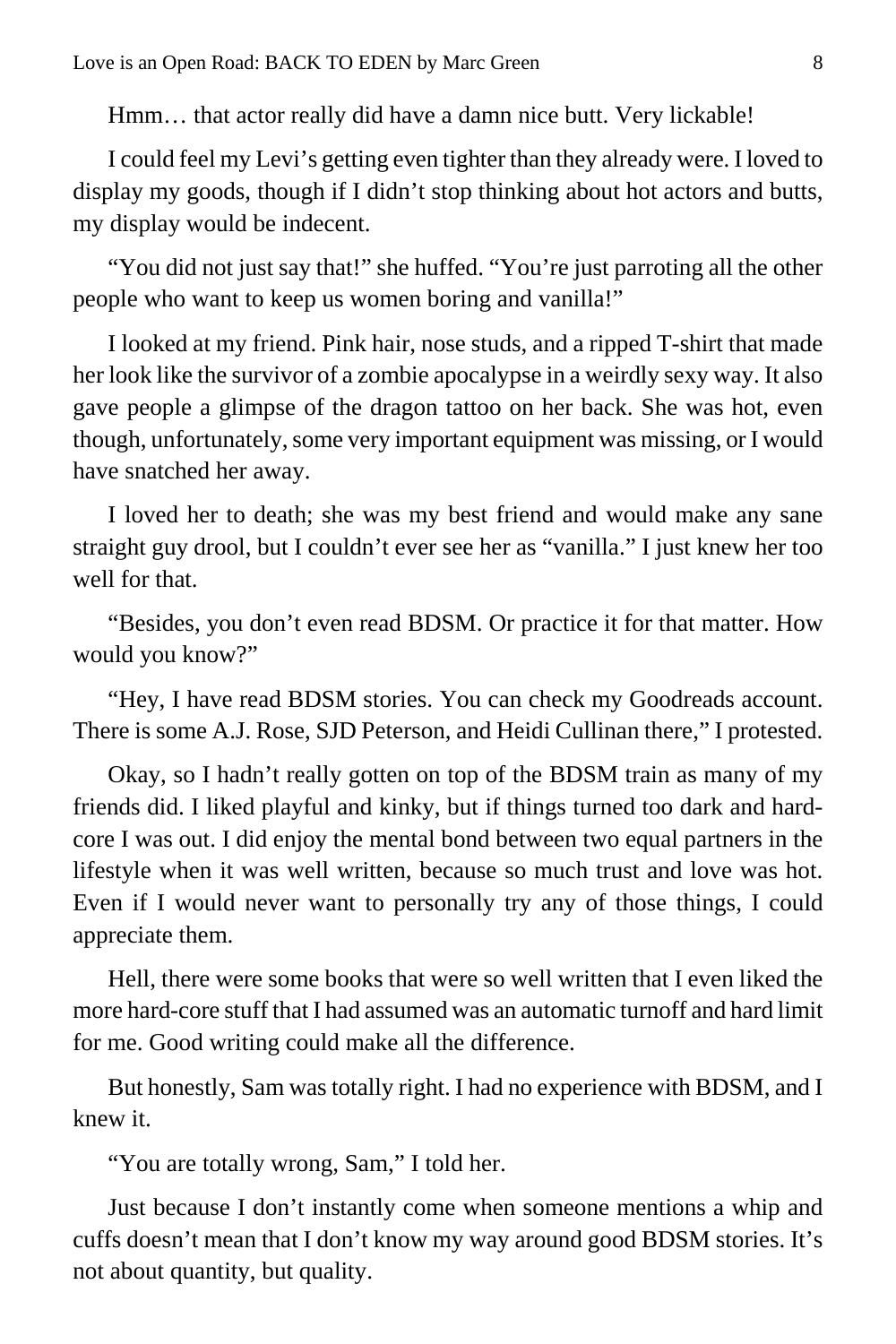I know what it is supposed to be about and this movie isn't it.

"Oh right, I forgot you were all-knowing. I always forget. Can't really expect any better from mere mortals like myself, can you? So spill. Why is this not 'real' BDSM?"

Christ. I knew I would get into this discussion with her. I just knew it, even before the first second of this movie. She loved all the different shades of things and hated when people believed they had the only right answer to anything. She didn't like people saying this BDSM was wrong and their BDSM was right. She liked the books and defended them. I got that. However, I didn't think she was right in this case, even though she of course had the right to her opinion.

"You know that I thought the actor was hot. He was also a billionaire with a lot of charm and an intriguing intensity. I didn't even mind the BDSM play. Bondage and all that can be kinky fun, and honestly, it looked hot and sensual. I just didn't like the fact that he likes to cause others pain and gets aroused by it because he was abused when he was young.

"Being abused and taken advantage of is not the same as willingly deciding to do a BDSM scene. The guy is messed up and should try to work out his past with professional help. Instead he is a sadist and takes his pleasure in hurting a woman who is not a masochist and doesn't enjoy pain. I can't see how that will work out into a fairy-tale HEA. I guess if he found a woman who enjoyed that kind of pain and willingly wanted him to do it, that would be different as he at least doesn't cause permanent damage. This just didn't work for me."

She huffed but didn't say a word. I might not have convinced her, but at least I seemed to have adequately defended my opinion, and she could see my point. That was our way. We could discuss and fight and have different opinions, but we were still best friends and respected each other and our opinions.

"I hope you'll find out soon what love does to you," she muttered. "Once your heart has been stolen, you can't help yourself. Even if—especially if—it's not perfect, and the guy is broken, you will want to fix him. Love is not always a walk in the park, believe you me. But okay, point taken!"

I kissed her cheek.

I know she was speaking from experience. Loving someone so much that she nearly destroyed herself trying to please him had irrevocably broken her heart. She didn't dare to open her heart to many people anymore and mostly lost herself in romances that were safely contained in books.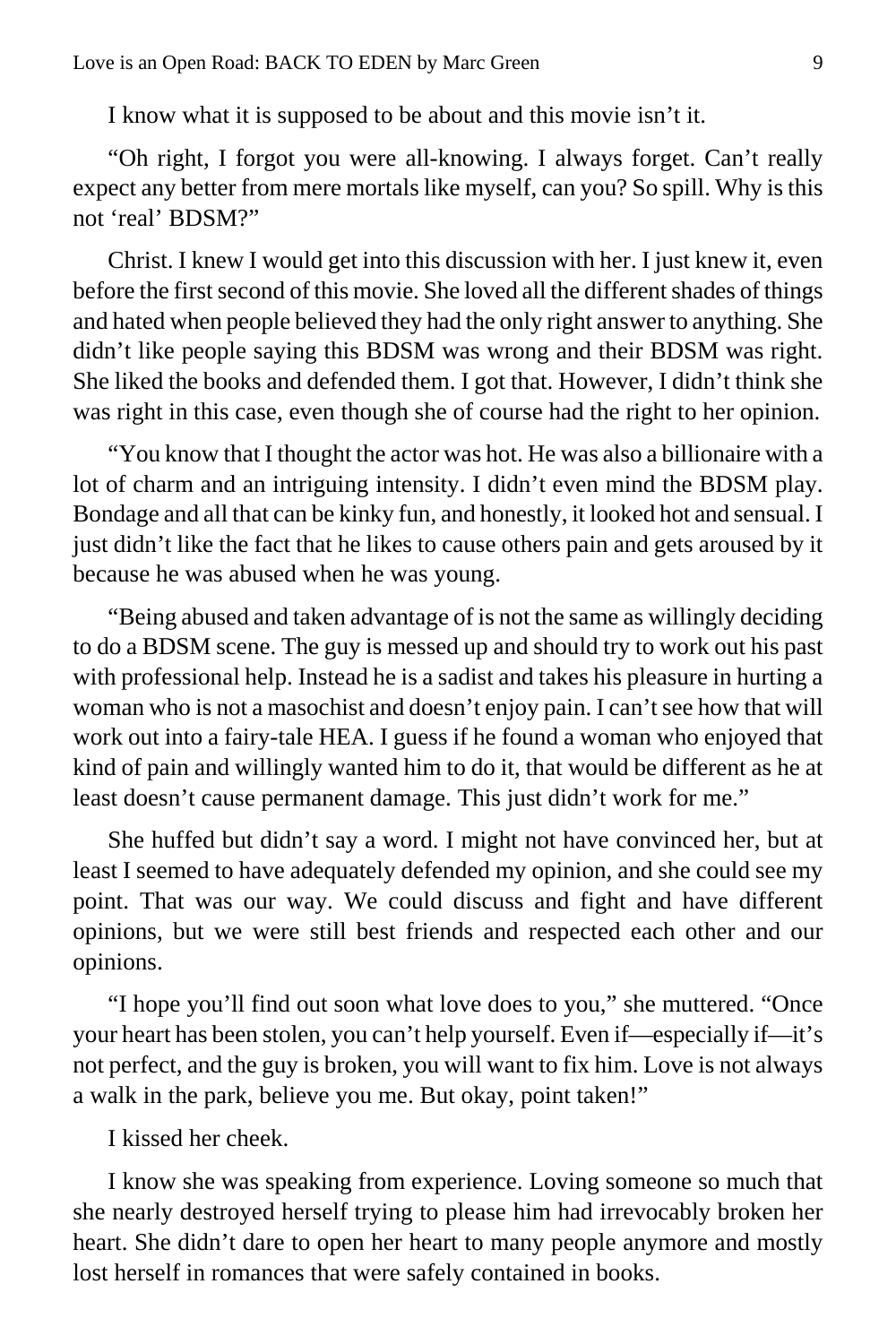"Anyway, it was fun to spend time with my BFF again. I don't mind what we watch or where we go, as long as I get my Sammy-time. It has been too long."

"You're right. We can't wait this long again before seeing each other. We might have both been very stressed recently, but that is no excuse."

"On that note…" I said ruefully. "Gotta go! But we'll do this again, soon. Love you, Sam."

If only she was the one for me. Sometimes I wished I could go straight for her and love her in the way she deserved and no one else seemed capable of. Would have made my life so much easier. She was my soul mate, and I wanted her to be happy. I was sure I would be happy with her. But we couldn't change who we were and whom we loved.

I was who I was, and I was born that way. If there had been even a hint of bi-curiosity in me, I would probably have tried to find a girl I could have fallen for. Especially considering my home life and parents. I could have escaped the WWIII in my house that left me broken and scarred.

However, I was one-hundred-percent queer. No doubt in my mind. Not even the hint of curiosity about putting my dick into female genitalia. Yuck. I still imagined there were teeth down there that would bite off my boy parts.

There were just some things in life you didn't want or need to know. Or see. Or feel. Or think about.

Thankfully, Sam was very much in agreement with me. When she was reading an explicit romance, she didn't want to read about moist girl parts. She wanted to read about hot men, and that was something that had bonded us from the very beginning.

"I'll hold you to that!" she told me, hugging the breath out of my lungs with an embrace that a tiny little thing like her shouldn't be capable of. But then, I guess I wasn't the most built and athletic guy either.

I was smallish and wiry. Maybe a bit more toned and stronger since I had started out working on the ranch, but I'd never look like Nash and his brothers. Or business partners? No one really knew what exactly they were to each other, but in any case, they had kind of appeared out of nowhere and bought the Eden Ranch.

After Mr. and Mrs. Willington had died, their son had sold their small ranch because he really wasn't interested in slaving away in the sun all day. He had never been interested in a rancher's life; drawn to the big-city lights instead.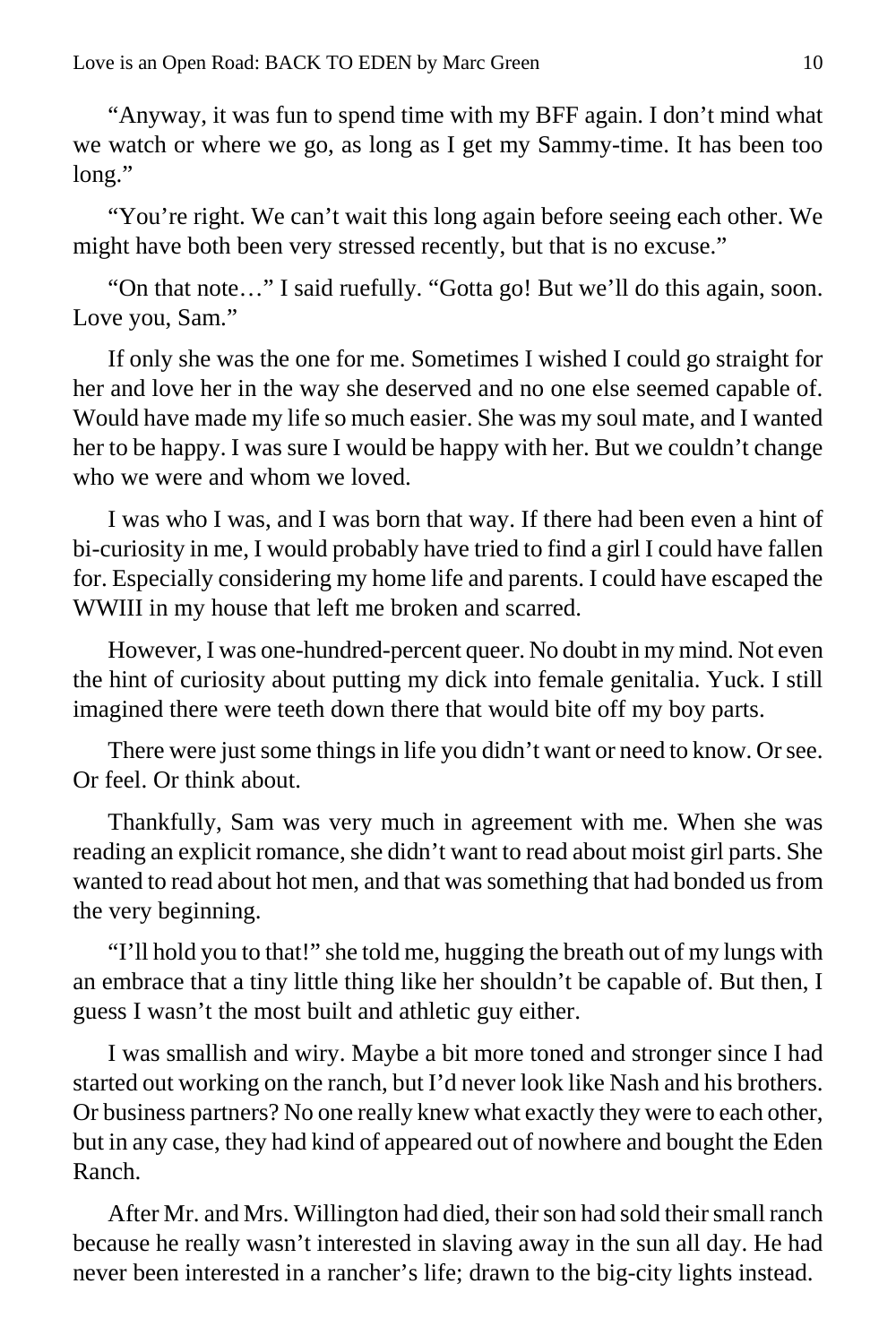The ranch had never really raked in a lot of money, and while the boy's parents had been very proud of what they had accomplished and content with their life, it wasn't for everyone.

Still, Ben Willington had made sure that the ranch would not be sold to those people who had drooled over his parents' land ever since his parents had their accident.

Those people had never cared for his parents or their financial problems, only visiting them when they thought they could benefit from them. Suddenly they had acted like they were Ben's parents' best friends and were heartbroken.

It was only about increasing their land and power. Ben had rather sold it all to the five strangers who wanted to move there and seemed to respect his parents' legacy.

In any case, he had moved away and asked me to keep an eye on the place. There wasn't really anything either of us could have done if we didn't like the way the new owners acted. However, Ben just wanted to know he had done the right thing, and I needed a place to work and earn some money anyway.

My parents sure as fuck didn't support me anymore now that they had discovered the truth about me. In their eyes, I was the devil's spawn.

I ached for the short years where I believed they really wanted to make the world into a better place. I knew better now. Instead of focusing their efforts into helping the poor; fighting against injustice; helping when disasters struck; helping when people got sick, died of hunger, or were abused; or using their money and influence in a positive way, they focused on preventing gay people from having equal rights.

I had heard so much hatred from people who thought of themselves as people of god; had seen families who had given all their money for this cause. I just couldn't understand it, but at least I had started to realize that there were more important things than approval from such hypocrites.

I unlocked my blue Mazda. Unlike many other modern cars, this one still had a personality. In other words, I was only able to afford a car that didn't always run smoothly, but I liked to pretend that my car chose to act up out of temperament. I lovingly called her Christine.

Christine seemed to be in a good mood. She started without a problem, and one of my favorite audiobooks started up. I absolutely *loved* Amy Lane's *Keeping Promise Rock* and really enjoyed listening to it on my car rides.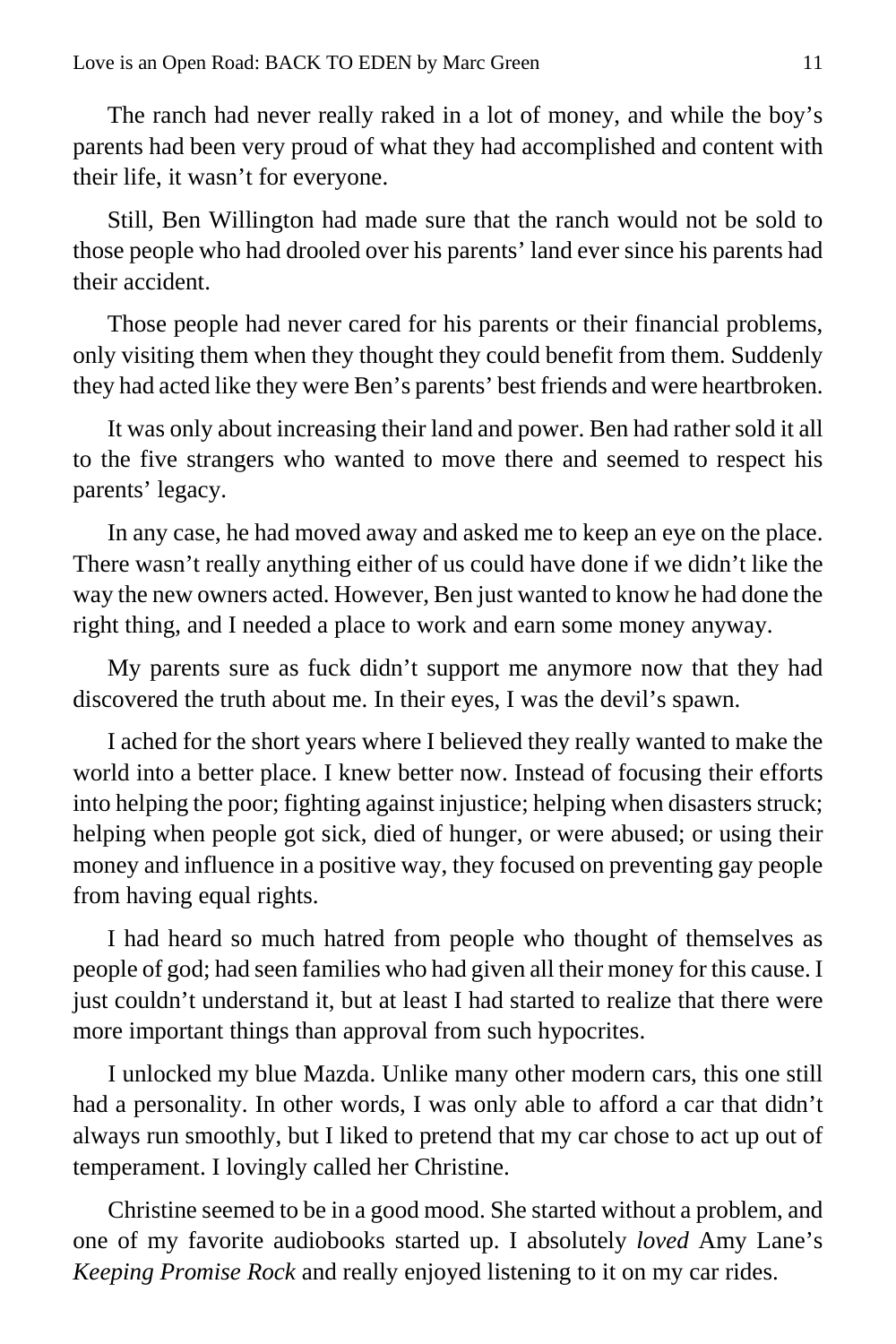There was something wonderfully naughty about listening to a story about hot, gay cowboys while working on a ranch for five hot, built ranchers. I couldn't deny that the stories I read—or listened to—encouraged my imagination to come up with wonderful fantasies involving my bosses. Not that I would actually ever admit that out loud to them. But in my head, there was no denying the truth.

If you couldn't be truthful to yourself then… well, that would just be sad. One should at least be able to trust oneself.

\*\*\*\*

I had spent another long day on the ranch. While I didn't have to do the heavy lifting my bosses were much better equipped to handle, I did whatever I could to assist the men. I took care of the few animals living there, cooked and cleaned, and did some repairs when I noticed things needed fixing.

Originally I had only offered my assistance because I wanted to help Ben and keep an eye on things. But when the shit hit the fan and my parents kicked me out, the ranch had suddenly become my home.

There was still so much I didn't know about the guys, but I knew they were incredibly kindhearted, hardworking, and had accepted me and given me a room to sleep.

For my parents, of course, this was the sign of a corrupted soul they had waited for so eagerly. Strangers who had invaded their community and lived together on a ranch they owned were immediately suspect. That they didn't let their fag son rot without a place to stay, money, or support was a clear sign of their lack of Christian values and of their own immorality.

I spent entirely too long in my own head. I didn't mind a quiet evening and reading a book; didn't need to go out every day to try to find a sex partner. I wasn't loud and bold. However, I did like parties and laughing with friends and doing stuff. It was just that people always assumed I didn't, and I was rarely invited, and the fact was I didn't *need* or search out situations like that.

I was content, but it couldn't help to get some exercise on the farm and get out into the sun on a day-to-day basis.

I didn't mind the quiet of the isolated ranch. Didn't mind that there was not a lot else going on. I loved to relax after a long day of work and loved to read on my Kindle or lie in bed listening to an audiobook.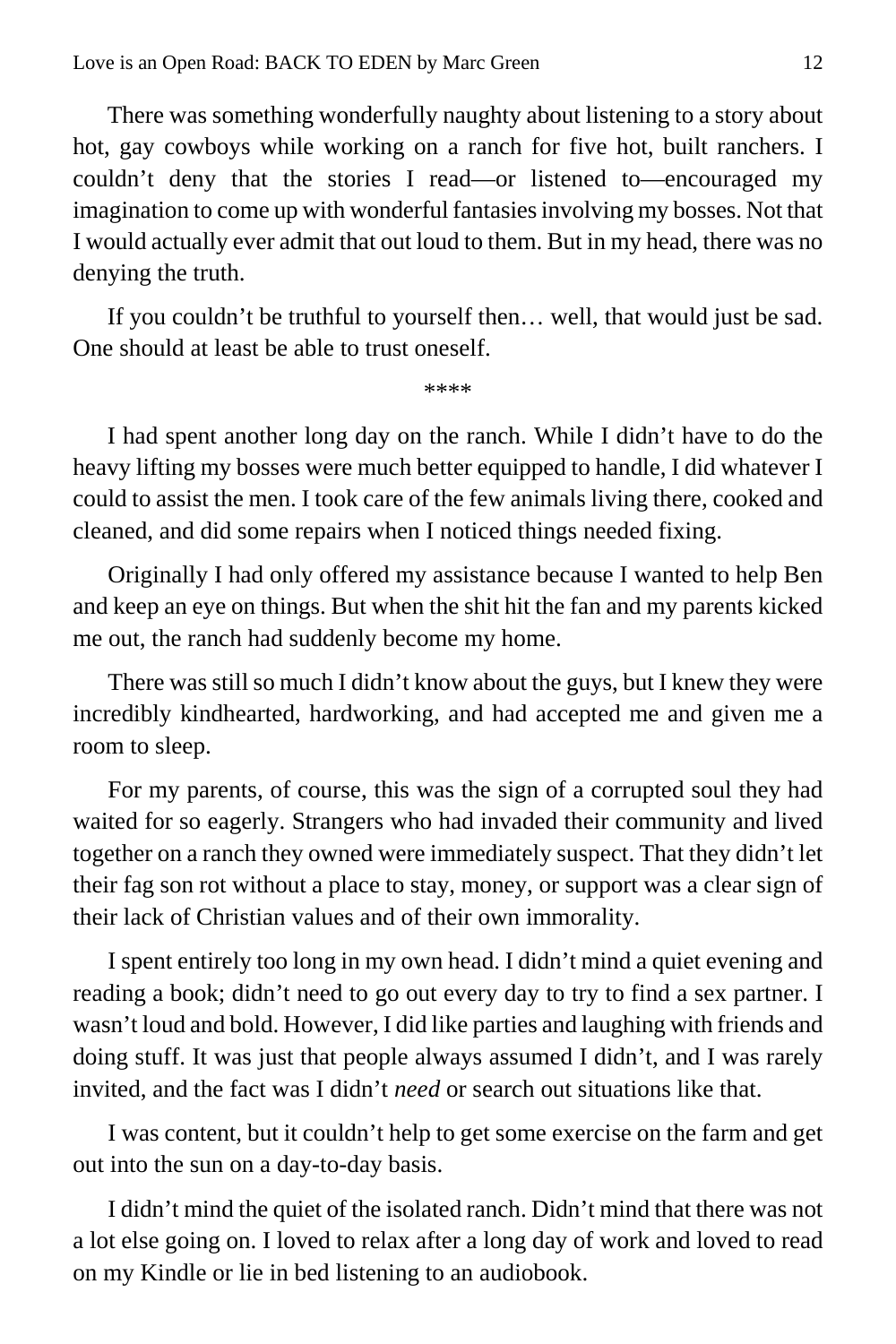I had even started listening to audiobooks while doing some menial work like feeding animals and washing up or mowing the lawn. And if I got aroused from time to time, like when I listened to *Hot Head* by Damon Suede for the one hundredth time, who cared? No one was around while I worked, all of the guys having their own work to do, and the animals didn't seem to care if my jeans were a bit tight as long as I faithfully fed them.

So it wasn't unusual for me to sit outside, leaning against a tree in the darkness and reading on my Kindle Paperwhite.

Okay, so I couldn't always read this long. It was way past midnight, and I had to be up early. Every day. That was the reality of working on a farm. But I knew that others went out and partied and hooked up and burned the midnight oil that way. So if a book was too good to put down, I just didn't. Sometimes you just had to indulge.

The temperature was still warm and much nicer than during the day when the sun was blazing down mercilessly, trying to burn everything in its wake. I loved being outside, feeling the grass beneath me, the rough bark pushing against my red T-shirt, the sounds of insects chirping in the air, leaves rustling, the wind blowing. Being part of nature and feeling how wonderful my own life could be, sitting beneath the stars and yet being able to dive into different worlds.

Whether I was reading *Crash & Burn* by Abigail Roux or reading *Kings Rising* by C.S. Pacat, as I was currently doing, there just were some books that deserved me staying up to finish them. I'd been completely and utterly lost in the final book of the Captive Prince trilogy, soaking up how the tables had turned for my heroes and how the "game of thrones" would play out when unexpected sounds startled me.

The sounds were muffled and coming from the main house. The guys were probably trying not to wake me.

Jackson, Nash, Rich, Austin, and Phen.

I still didn't even know all their last names; I don't think they ever mentioned them. I only knew Phen's full name by chance. I had often wondered if they all shared one last name and were brothers or somehow related. They seemed extremely close.

It was weird in a way, but they just naturally used first names without offending anyone or making them think twice about it. They never gave any information about their past, but it hadn't occurred to me or seemed strange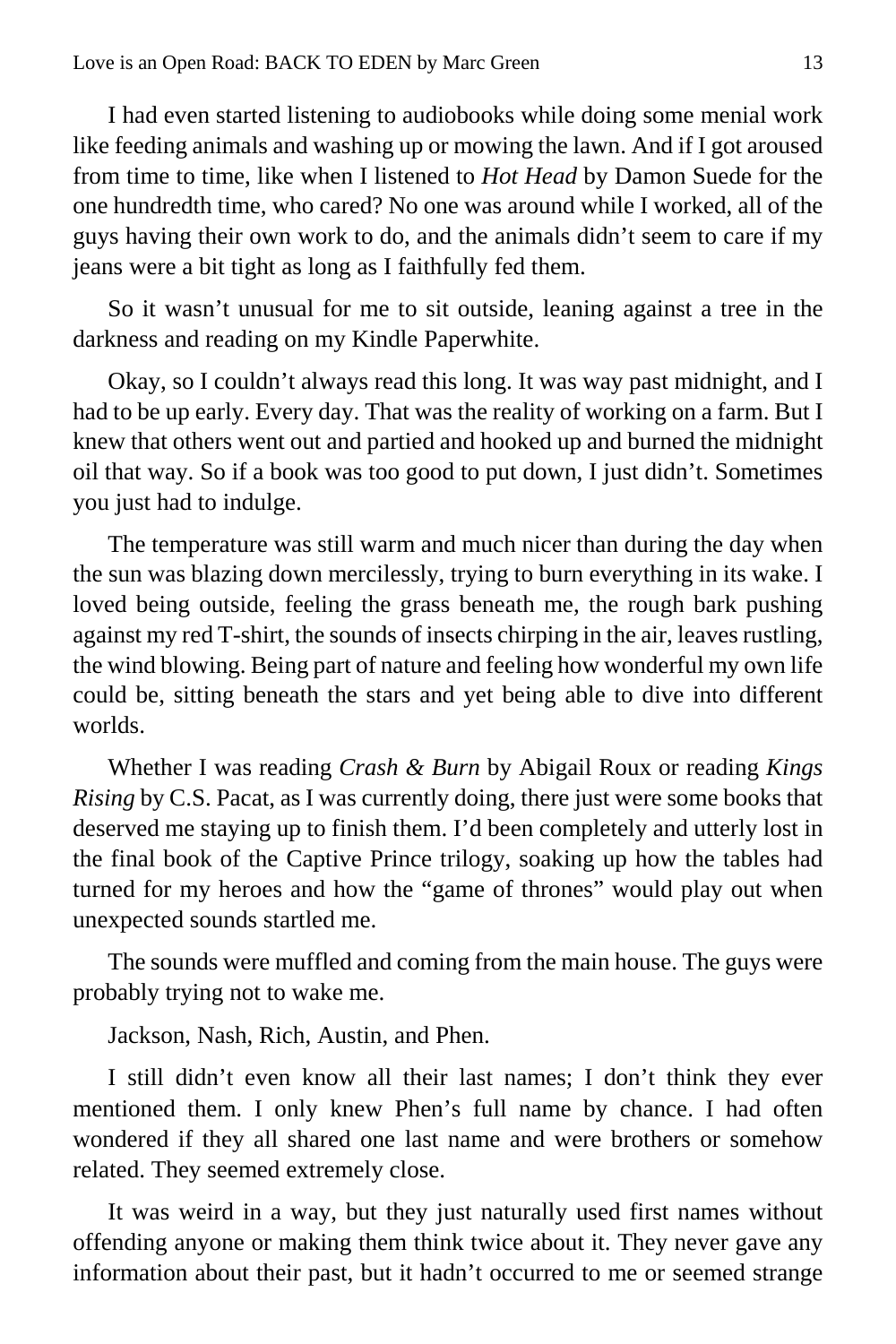until now. They just used so much charm that everyone was eating from their hands. Well, almost everyone.

There were those people like my parents who always assumed the worst of every person they met. In their case, worst didn't mean murderers, terrorists, bank robbers, or anything as harmless as that. I think if I were a mere serial killer, my parents would visit me every week in prison and never lose faith in me or my ability to be redeemed by the Lord's love.

For them, the worst was a suspicion of homosexuality. Apparently that was much more sinful than anything else and meant that God hated me, that I would go to hell, and that they were free to hate and shun me as well.

Anyway, people were talking behind my employers' backs. They were curious, intrigued, charmed, and some a bit suspicious about the five strangers who had suddenly appeared in our midst.

I blinked my tired eyes shut for a second to clear my head and looked away from the captivating story, trying to focus on my surroundings and the sounds I had heard. It was truly beautiful out here, and at first I could only see and hear the nature around me. Then I heard a door close quietly.

There was some movement to the right of the main house. I heard footsteps and quiet laughter. Curiously, I tried to make out the figures stealing away from the house. Five dark shadows in the night.

Where were they going at this late—or early—hour?

I probably shouldn't be this nosy, but I knew myself too well. There was no chance I could not investigate. I had built up the mystery of my employers for a long time, and every chance to find out more was a chance I had to take.

"Can't wait to jump into the cold water. The sun has been brutal today," Nash whispered.

They were still trying to be quiet so that they wouldn't wake me. Gentlemen, all of them. Or they just didn't want me to tag along so they could be among themselves. Who knew.

They were always nice though. I really should leave them in peace to do whatever they wanted to do. Seemed like they were headed toward the pond.

I had discovered the pond a few weeks back, and it was like an oasis in the burning sun. The southern states were known for their merciless heat, and I loved to cool off in the water whenever I got the chance to. I could easily see why they wanted to sneak off to go there.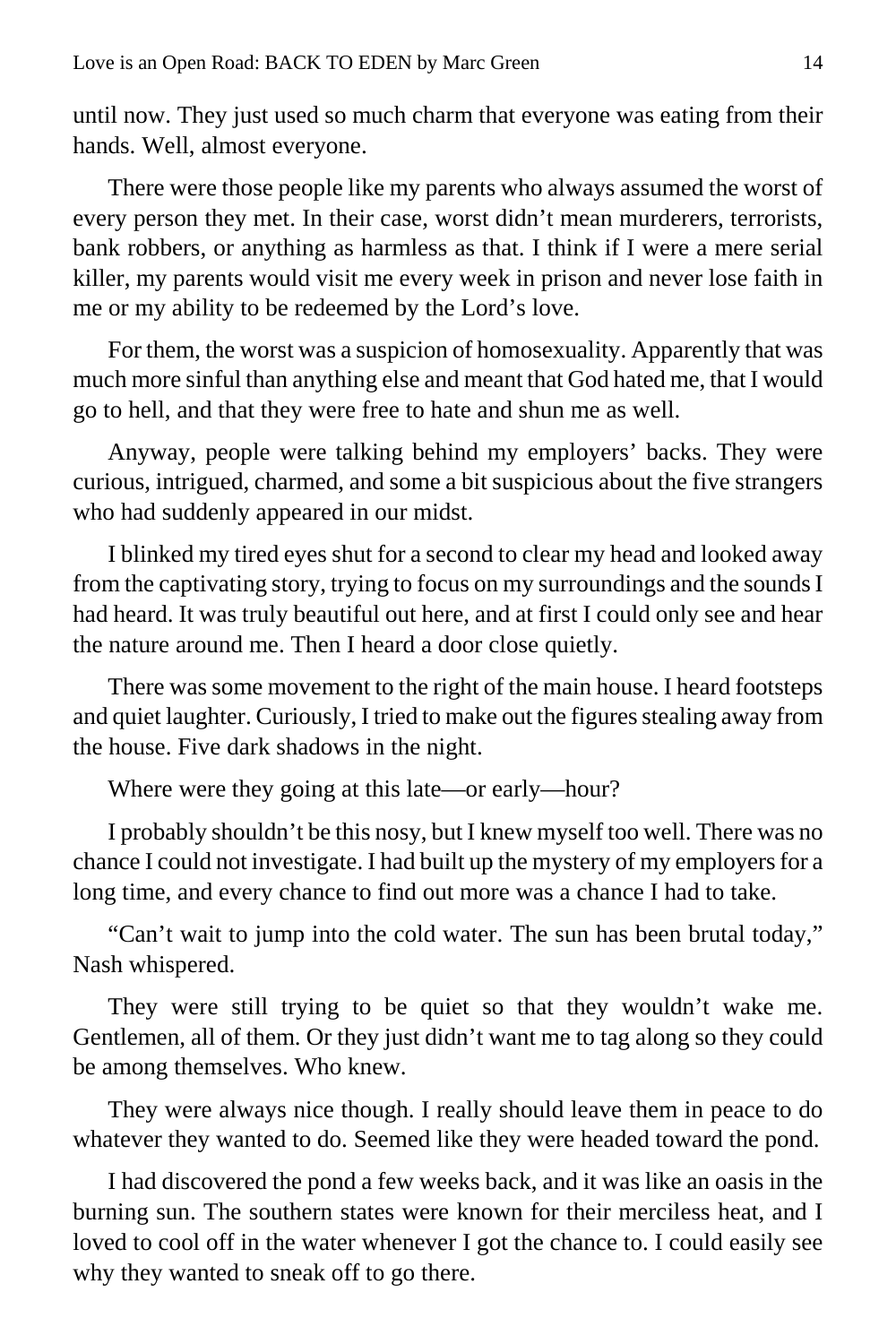"Yeah. The icy water will be heavenly," Rich said. He was the biggest of the guys, built like a quarter horse and strong like an ox.

He had looked very frightening when I first saw him. After my time on the ranch, I knew he was the most gentle one of them. Underneath all those rippling muscles was a kind soul. The man would not be able to crush a fly.

Nash was the smallest of them, but that didn't mean he couldn't pull his weight around the farm. I had seen him do things that shouldn't be possible for any man. He was very compact, but his muscles were hard as steel along his sleek figure.

Austin, Jackson, and Phen were somewhere in between, but I was sure any of them could easily lift me without breaking a sweat. It was one of my favorite fantasies, actually.

I liked a guy who would be able to carry me, hold me in place, dominate me if I wanted, but could control his strength. I loved to let go of control, but only if I could trust the guy implicitly. That's why it had mostly stayed a fantasy in my life.

I rarely found situations where I didn't have to worry and didn't need to stay in control.

There were a lot of assholes out there trying to take advantage of others. Going too far, playing too rough, turning a deaf ear to the word "no" when they didn't want to hear it. I might have been sheltered, but I was not naive.

It was weird though. These guys were still almost strangers, yet somehow I had started to trust them. I don't know why. They were my employers, but I barely saw them. They worked different parts of the ranch, and though we sometimes shared the meals I cooked, and they seemed very appreciative of them, they kept away from personal topics.

It was always small talk. Nice and all. Nothing to be said against small talk. But I really wanted more than empty words. They seemed like a team, and it was very hard for a stranger to work his way in, if that was even possible. They had opened up their home to me, though, when I most needed it.

I couldn't ever thank them enough to make up for that, but I worked harder for them than I had ever worked for anyone else, myself included. I worked my ass off. Literally. Since I started working on the ranch, I was looking more trim and had become much stronger and fitter.

I used to sit around inside all day before I started working at the farm, and the hard work and fresh air and sun had done wonders for me. I really should be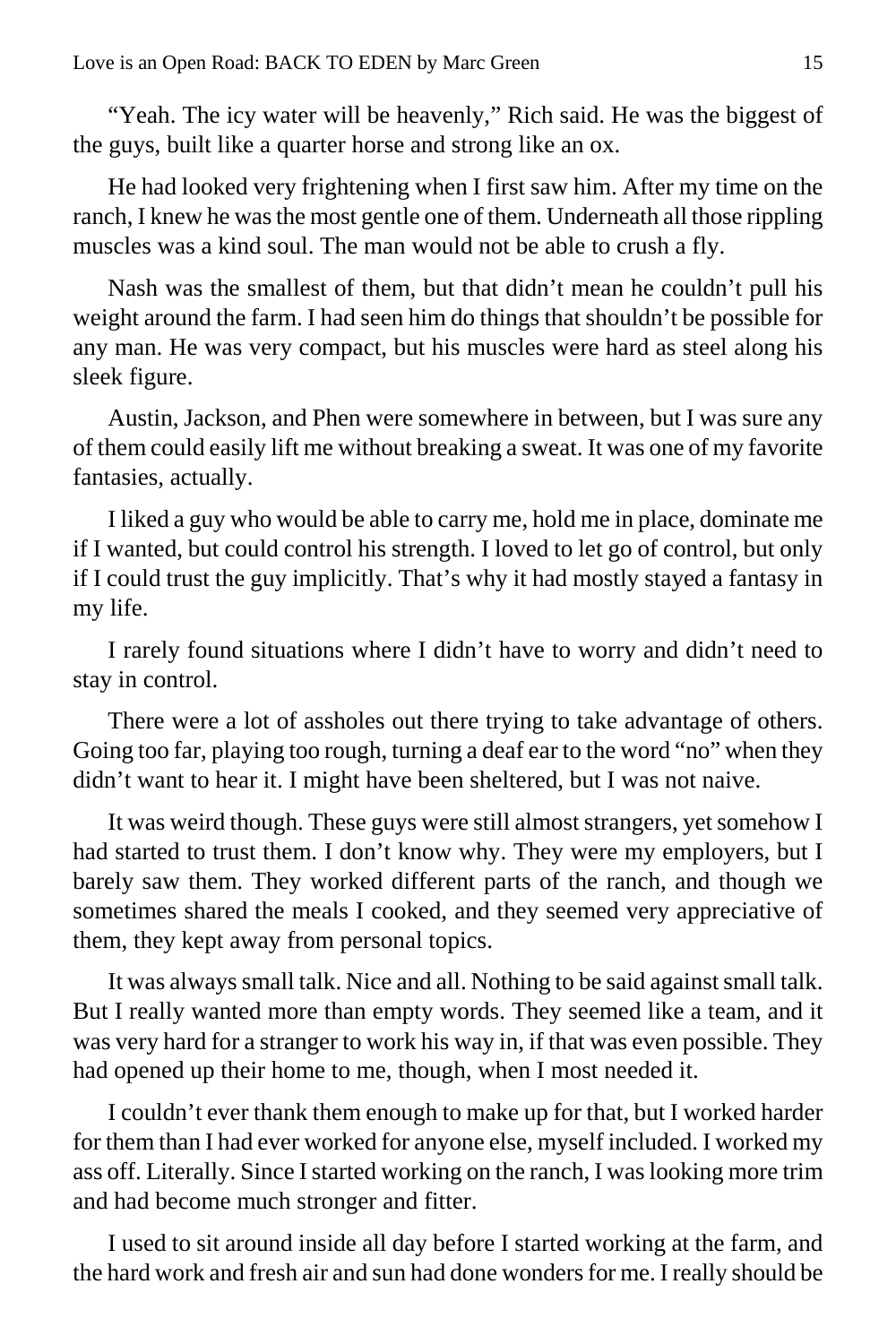very grateful for everything the guys had done. I should absolutely refrain myself from following them like a creepy stalker. They deserved their privacy.

I wouldn't though. I couldn't. Here was the chance to find out more about the guys who haunted my dreams—in a very sexy and sticky way.

I had edged closer through the shadows, keeping a good distance between us. I knew where they were going, or at least had a strong suspicion. I didn't need to stick too close and run the chance of being discovered.

They had their towels slung over their open shirts, sweat dripping from their beautiful bodies like ambrosia waiting to be licked off.

They looked like gods, and I dreamed of tasting them, nipping at their warm and hard flesh. Sucking on their pert nipples until they were wiggling like fish out of water, desperate to get release.

I didn't even know if they were gay, but in my head they were doing devious things to me and each other. God, if I ever found out they were brothers, I probably wouldn't be able to look them in the eyes ever again. Every night in my dreams, they were doing very unbrotherly things.

They made me so fricking hot, and I had no outlet other than my hand. We were so isolated out here, and there was no easy way to hook up with anyone for some quick fun.

Everything was very much like a small town. Everyone knew each other and was in each other's business. On the other hand, we all lived so far away from each other that you might not see another soul for miles.

The chances of meeting someone not working on the ranch were slim to none.

I guess it was only natural then that living with five hot guys would lead to them becoming lead actors in my dreams. And while I might blush a bit at times when I talked to them and remembered a particularly sexy dream sequence, I knew it was just innocent fun and hurt no one. I loved my private head cinema.

They had disappeared through the trees close to the main house. The pond was about half a mile away and hidden by brush and trees. I followed them at a big distance and was as silent as possible.

I hoped I would be able to listen to them talk freely. Always felt like my presence on the farm hindered them from talking openly. I wish they would trust me more and include me, but they were very private.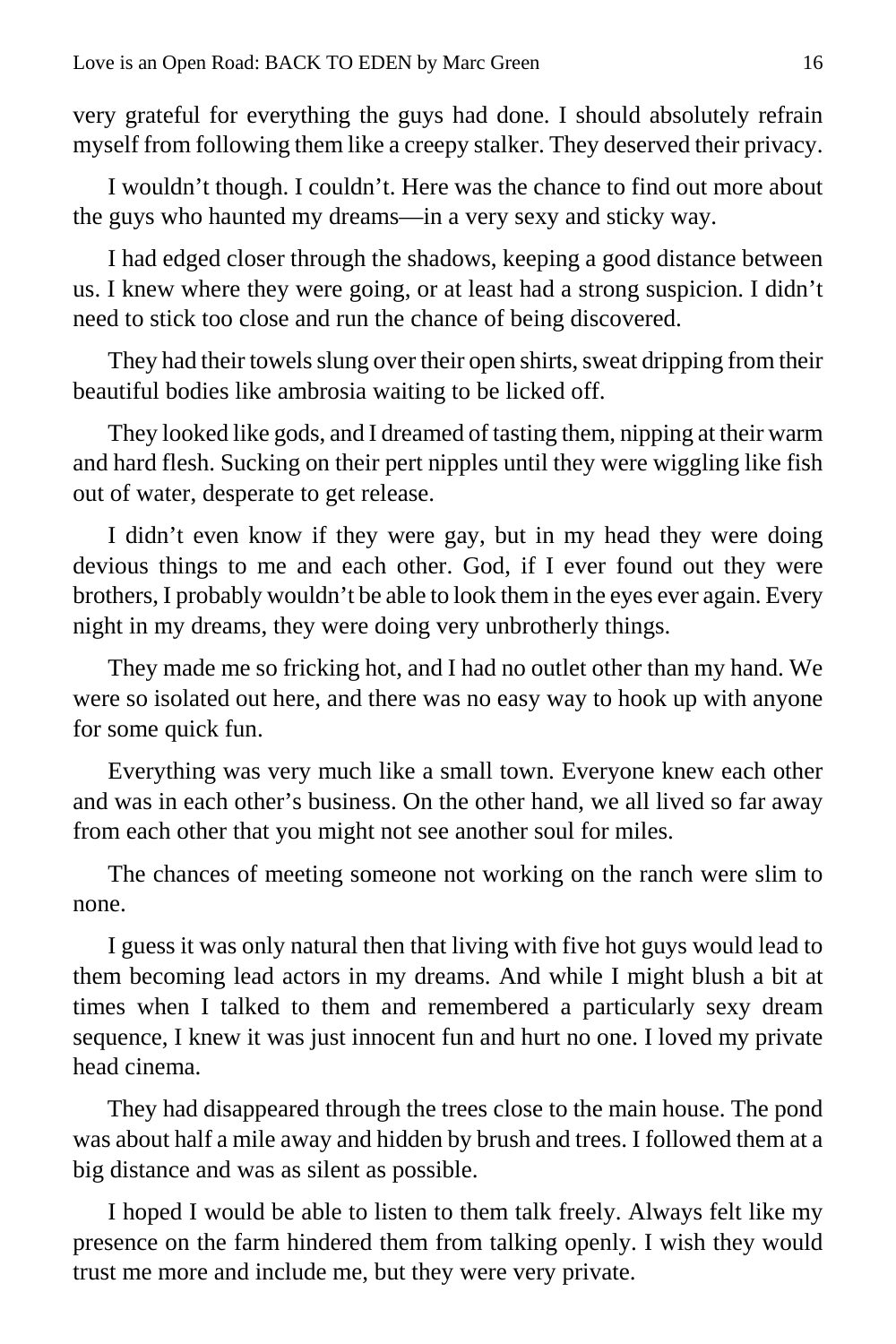They also had already done a lot for me, and I probably should not be as greedy and instead be happy with the very lucky situation I was in. Being kicked out by my parents could have been much worse.

It would have been very easy to follow them even if I didn't know where they were going. Muscles weigh a lot, and these five left definite tracks on the soft earth.

I had no clue what I was doing following them and endangering my comfortable situation on the ranch, but I couldn't stop myself. It was like a burning need that drove me forward.

A coy smile kept flashing into my mind. Beautiful red hair like the man had been kissed by fire. I kept trying to convince myself that what I felt was just a general attraction to these hot guys. However, my reaction to Phoenix was very different, and I often feared way too obvious.

It was true that I imagined all of them in very sexual, very explicit situations, but it was Phen who really got my blood to boil.

He was the one who officially owned the ranch and thus the only one whose full name I knew, even though he never used it. Phoenix J. Steele only ever went by Phen, but I loved his name and thought it was very fitting.

Red hair like fire and a hard body I wanted to touch and taste.

He liked to wear T-shirts that hugged his body so closely that everyone could see the nipple piercing underneath and the eight-pack he was hiding. Well, I guess he wasn't hiding it very well, nor was he too modest to strip the shirt when it got too hot.

A very distracting sight that had made me instantly hard more than once.

He was the quiet one of the guys, even though he liked to be admired or at least dressed in a way to draw attention from both women and men. He certainly captured my attention. His gaze was always intense and focused, like he was a predator eyeing his prey.

I caught him looking at me every so often, and his amber-brown eyes made me shiver when they were focused on me like I was the only person in the world.

I knew I probably imagined a lot of it: wishful thinking. But I reacted to him like to no one else. Every word he said to me in his deep, growly voice went through me like electricity.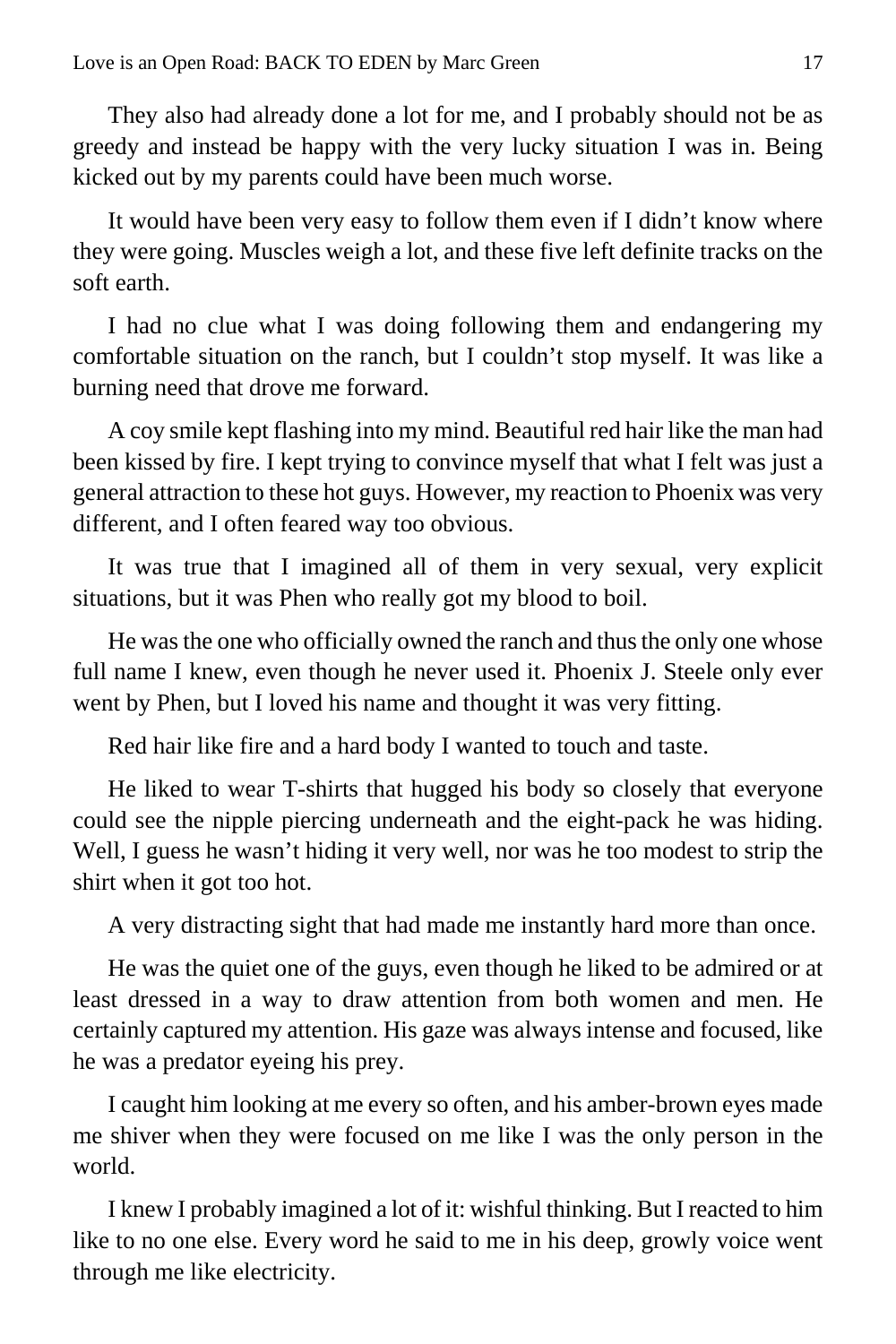He only spoke when he had something to say. Not a big fan of small talk. Every move he made was deliberate; he was always in perfect control of his words, actions, and body.

The other guys were hot, but my attraction to him was primal.

I heard their sounds of laughter, and they seemed to have stopped. They must have arrived at the pond, and I tried to find a spot that hid me but let me watch them and listen to their every word.

I felt like a stalker, but I was also really excited. I hoped my loud heartbeat wouldn't give me away. My heart kept drumming so loud and fast that it drowned out nature's sounds. Nothing could drown out the carefree and relaxed laughter as the guys were playing around while they were undressing.

I peered through the brush and saw them roughhouse playfully. I couldn't help but smile at their antics. So unlike the employers I was used to.

They were standing in a valley, a natural pathway under their feet that lead to a small bridge over a tiny creek leading into the pond.

I saw the piles of clothes they had left on the ground, and my smile turned hot and lustful. Christ, were those their drawers? I closed my eyes for a second, holding back a lustful moan. After imagining them naked in my fantasies for so long, this was almost too much.

They were naked except for the cowboy hats and the towels they still carried. Sexy fuckers.

They were planning to skinny-dip in the pond. Five ultrahot guys completely naked and playful. It was like they knew I was there and wanted to tease me. I was going to die right on the spot.

They stood next to each other, their towels still casually over their shoulders. They were looking toward the pond and gave me an opportunity to admire their beautiful butts. Damn.

They threw their towels onto a tree close to the water and used branches to hang up their cowboy hats before they entered the pond buck naked.

I should absolutely use this chance to return home to my apartment on the ranch. Get away scot-free. I shouldn't watch their naked, wet bodies; I should leave them in peace.

I returned my gaze to the pond. I knew what I should do, but I couldn't resist staying.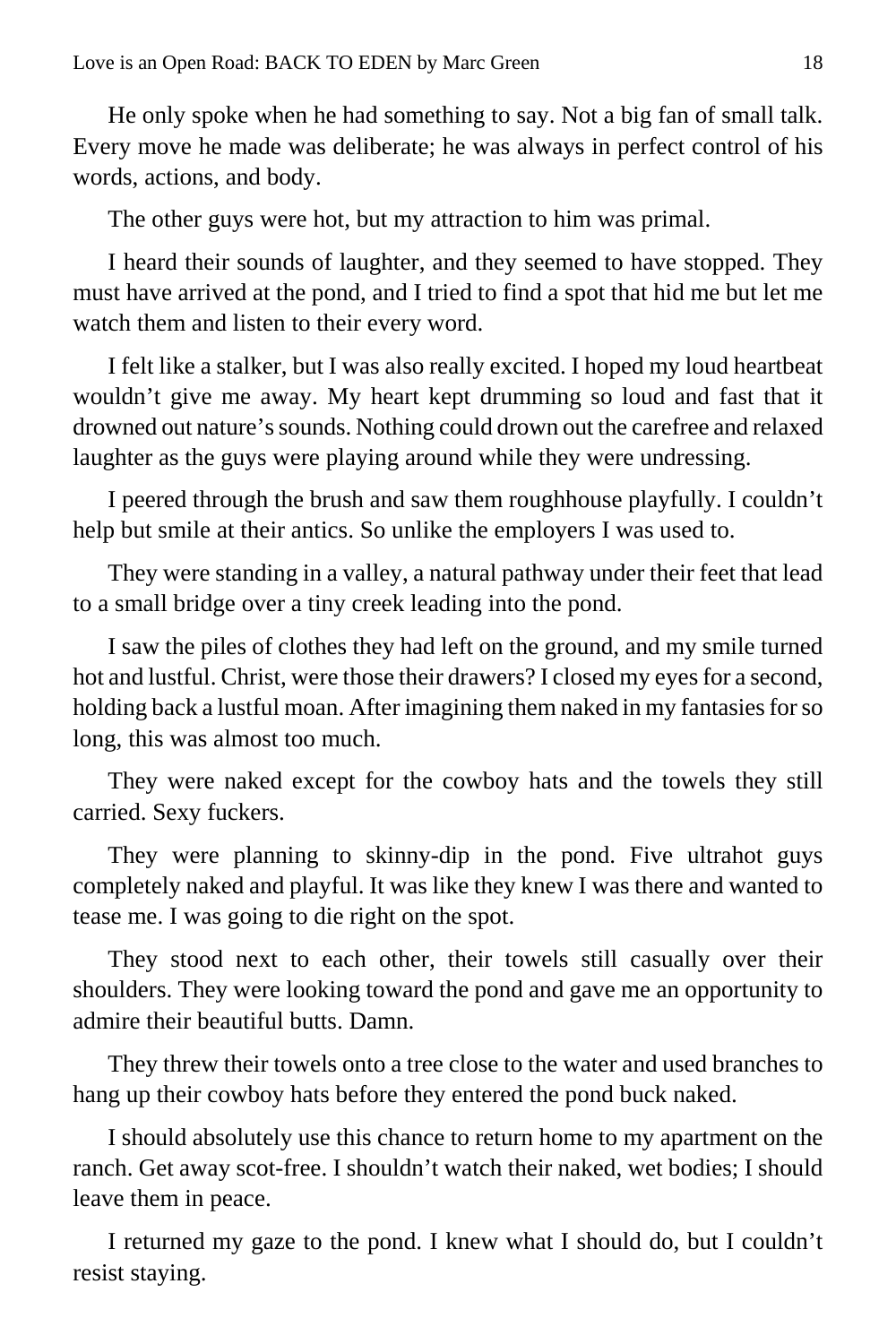I didn't think I had ever been this hard. My jeans were not just tight, they felt like a cage, and my dick was trying desperately to escape and play.

I couldn't walk away or even look away. My gaze was frozen on the five naked men, bathing in the light of the full moon above them, the cold water of the pond running down their muscular chests.

"God, I'm so glad to get away for a bit," Austin said. "It is so exhausting to walk around in clothes all day and pretend. I hope it's all worth it!"

Pretend? Pretend what? What was the guy talking about?

Before I could wonder any further, Nash pressed his hard lips to Austin's. Not brothers then. Probably.

My dick twitched.

No more words were spoken. Suddenly the five guys had cooled down enough to heat things up again.

And boy, did they ever.

Rich and Jackson were entangled in each other, feeling each other up. Everywhere. Their hands were roaming all over tanned body parts and hard muscles. It looked like no air was allowed to exist between them as they pressed together and kissed like they wanted to devour each other.

Only Phen stood a bit aside though, watching his—partners?—with interest. He never let his guard down, though. Like he was keeping an eye on everything around them.

I didn't dare to move a muscle, just watched. I wasn't sure I was happy about the fact they seemed to exclude him from playing, even though I had the feeling I would leave my hiding place and fight off anyone who dared to touch Phen. He was mine, but I had no clue where these thoughts were coming from.

The closer the men stepped to the shore, the more their sexy bodies were revealed. My heart nearly stopped when I realized Phen was palming his prick underwater as he watched what was going on.

Good idea. My palm pressed hard against my own cock. I didn't dare to open the zipper or pull the pants down, but the delicious pressure felt great.

Nash was bathing the bronze disc of Austin's nipple with his tongue, drawing needy sounds from the big man. I could have sworn the man's eyes flashed red in lust before he closed them again and reveled in the agony of pleasure.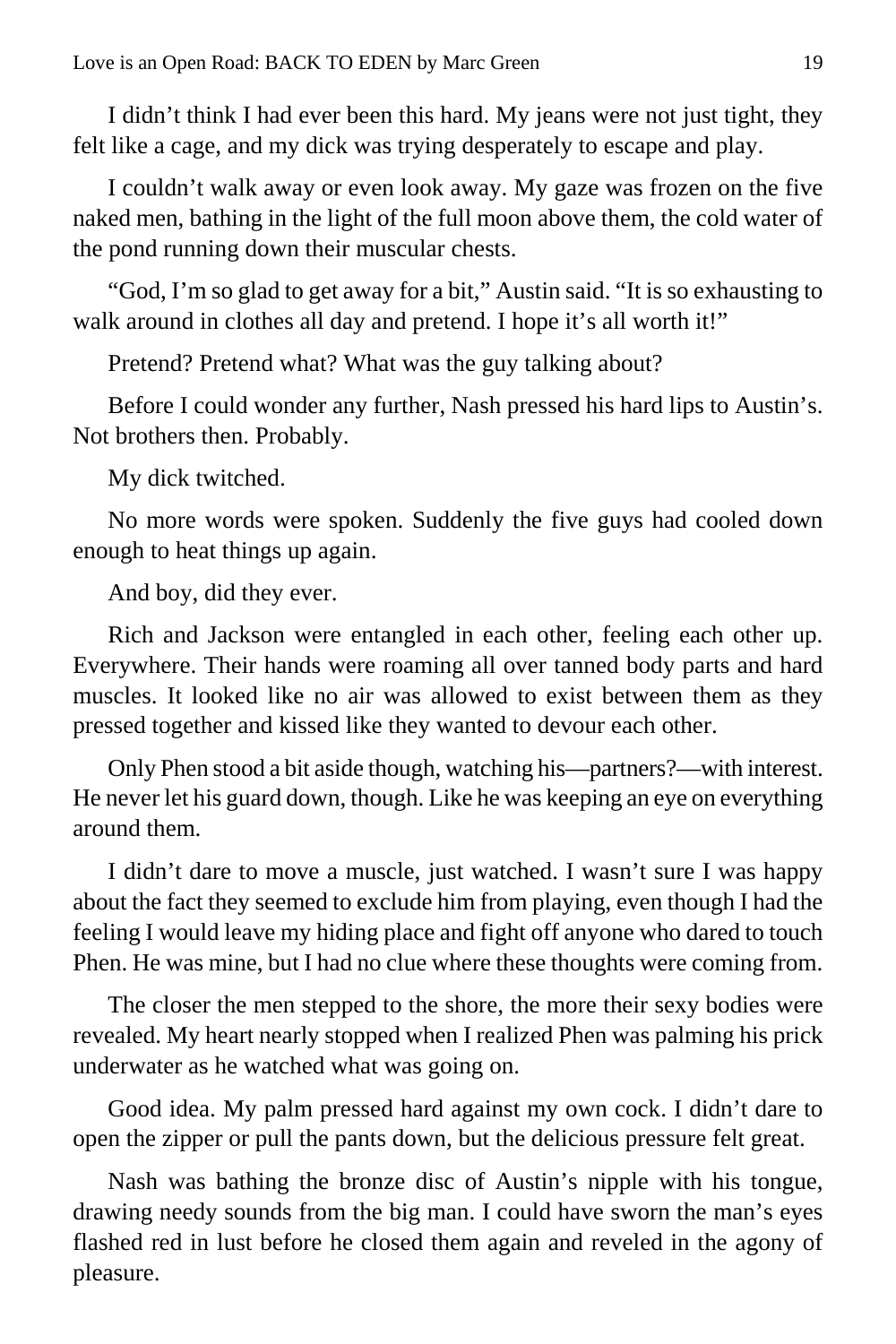Nash went on to give the other nipple the same treatment to the obvious delight of his friend. They were gone in their own blissful world and didn't seem to mind that the other three could see them. The intensity of their play seemed to suggest that their lust had built up for quite a while, and I wondered if they never dared to be together even in the confines of their own home.

Only here, away from any potential stranger seeing them, did they let out their sexuality and affection toward each other.

Well, away from any stranger's sight in theory. Even if I wasn't a complete stranger, I hadn't been invited to this private display of affection.

I was frozen in place, overcome with lust, drooling over images that far eclipsed what my own imagination had been able to come up with. I had never actually thought they were really lovers, nor that I would ever be able to see them like this.

Nash dove down under the surface, and I got a glimpse of his lover's engorged cock as he swallowed it and bobbed up and down on it.

Rich and Jackson had moved toward Phen—my Phen—and started licking along his collarbone and nibbling on his ear, respectively. Their hands caressing his freckled skin.

It was hard to keep from revealing myself and removing their hands forcibly from what was mine.

Even though I knew intellectually that he really wasn't, and we hadn't even exchanged a lot of words. It didn't matter. It was like my blood was singing that I wanted him; needed him. He was mine, and I was his.

The smell of sex in the air must have been strong. I could see Phen inhale, and his eyes almost seemed to roll back. I jolted when his eyes seemed to find mine in the darkness. It was impossible. The darkness and distance should make it impossible for him to know I was there, much less pinpoint me like that.

His intense gaze was focused fully on mine though, even if he didn't make a move to stop what was going on or say anything. Even when Jackson and Rich dropped down to share Phen's cock, nestled in beautiful, red hair.

He was mine, and I tried to express that in my eyes while trying to hold back a rumbling in my throat that wanted to grow into a possessive growling that was not at all appropriate.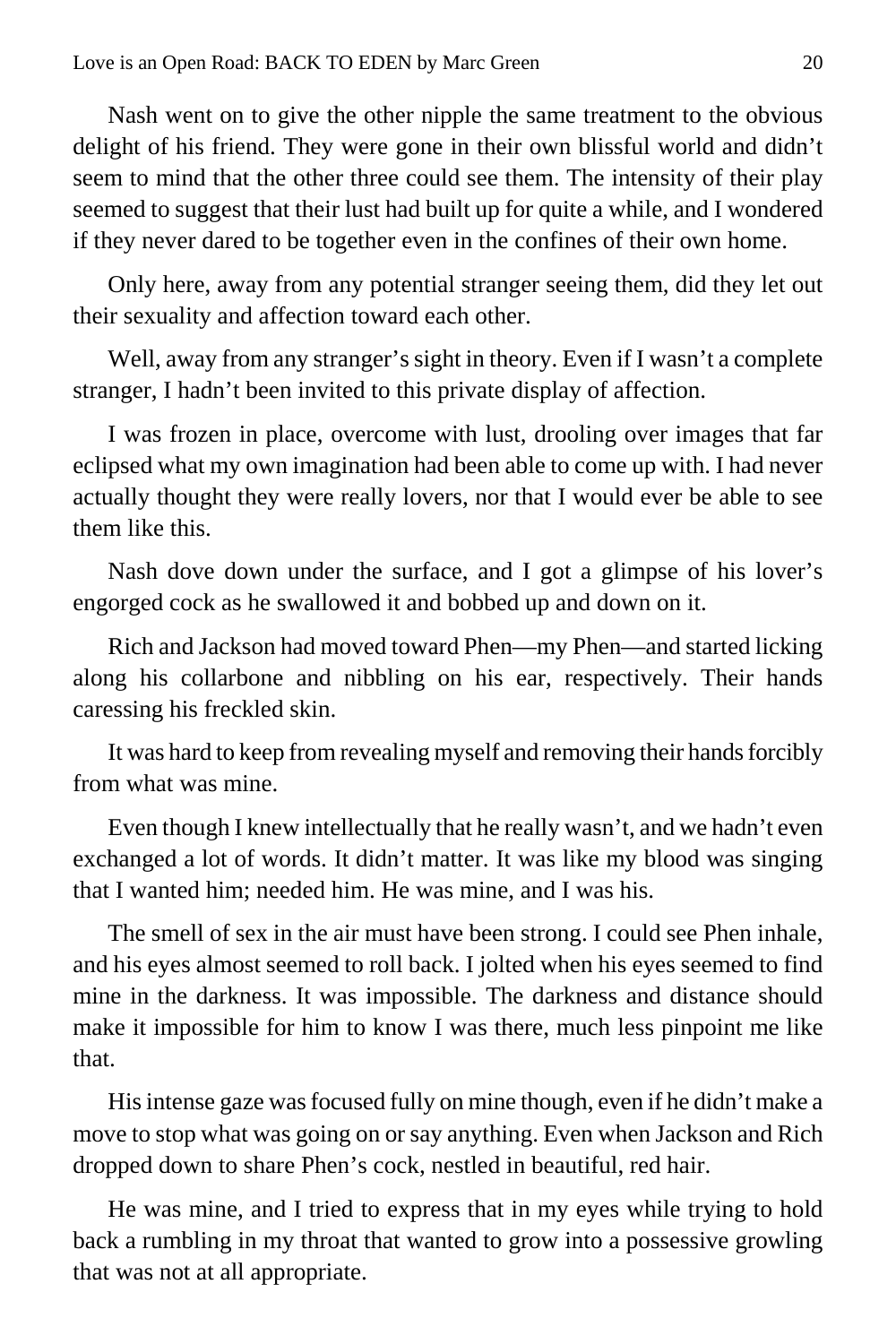Phen's amber eyes flared up, almost glowing in a beautiful yellow-gold color. Beautiful but unnatural.

He moaned in ecstasy as his friends were worshiping him on their knees. Through it all, though, he never once looked away from my eyes.

I wanted to be the one in front of him, worshiping his cock on my knees. Closing my lips over the wet and swollen head of his shaft and coaxing these sounds from him. Phen seemed to smile like he could read my mind.

Watching him and his friends was so much hotter than porn, and none of the romance books I loved to read could ever reach a heat rating that rivaled the event playing out in front of my eyes.

The men became ever more lost in their play, but Phen's gaze never wavered from mine. I was busted, but I couldn't move.

Austin was now bent over a rock at the edge of the pond, and Nash was rimming him like it was his most important mission in life. He had his face in Austin's ass and seemed to drive his tongue as deep as possible. Austin's frantic sounds must have been music to his ears.

I'd never seen these guys this wild and uninhibited. It was beautiful to watch.

Nash seemed to glow from within, his desire was so clearly marked on his face.

"Suck me, Nash!" Austin begged.

His eyes still seemed to glow with a red color like there was a fire behind them. I knew I must have imagined it because the fires in our soul were invisible. It was hot, though.

Instead of Nash moving to his lover's prick again, he licked up Austin's crack and continued with his back. One continuous lick up the beautiful body of his friend. Austin tipped his head to the side, exposing his neck.

Next to him, Rich had taken Jackson deep into his throat, and from the look on Jackson's face, he was about to come any second. Jackson seemed to lose any semblance of control, and suddenly it seemed like huge white wings were extending from his back like those of an angel.

He screamed out his release while Rich eagerly sucked down his offerings and tried to swallow everything. Only some of Jackson's cum was running down from Rich's mouth, and he licked his lips with a huge grin.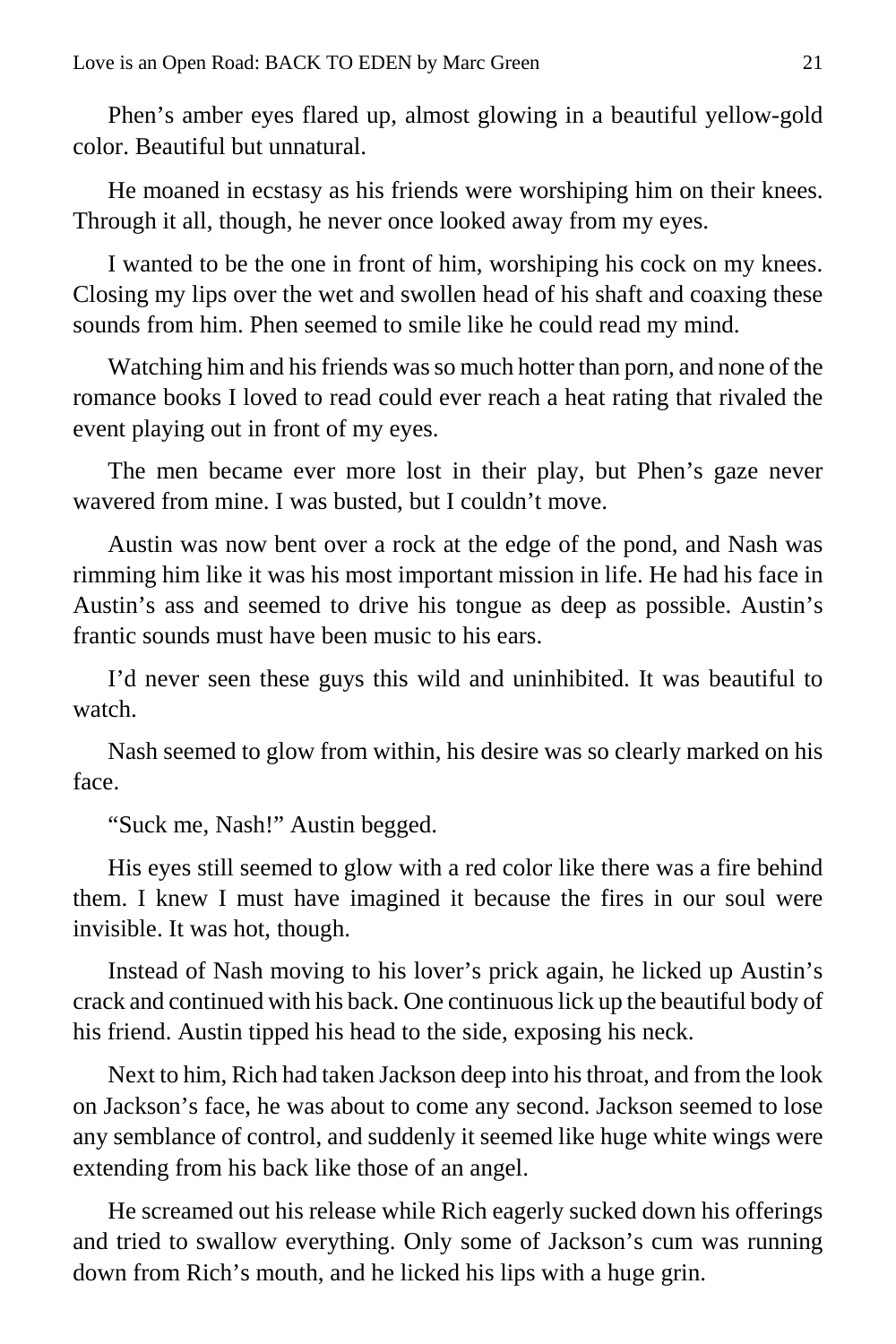At the same time, Nash bit into Austin's exposed neck. The sound the man made was more orgasmic than a cry of pain, but there was blood flowing out of the wound even as Nash kept sucking.

Phen was jacking off to the sight but seemed still very aware of my presence and, even as he watched his friends, never let me out of his sight.

What the hell was going on here? Was this some kind of kinky dress-up party? Perhaps they had to be this private so no one would figure out they liked weird role-playing orgies. It looked so freaking real, though.

It was too much. I took a ragged breath and stepped back. I had to get out of here.

I heard a snap as a branch under my foot cracked loudly. Crap. In the silence of the night, the sound seemed much louder, and I didn't have high hopes that I was the only one who had heard it.

"What was that?" someone asked, but I couldn't quite identify who had spoken.

I was so busted and still had no clue what was going on. Probably too little sleep and too much reading. But who could blame me when a book like *Dark Space* by Lisa Henry kept me up all night. I still did my work well. If I still had work. Perhaps I should try harder to get some sleep. Hallucinations were never a good sign.

It wouldn't take them long to find me. Crap, I was so screwed.

"Stay back, I'll check it out," Phen said. I instantly recognized his deep and growly voice. There was so much dominance in him as he took charge. I remembered his steely gaze that was fixed on me while he was getting off. He knew exactly where I was.

I had crawled back a few yards as silently as possible, expecting him to appear any minute and take me to task. Christ, why had I followed them?

I would so lose my job. Actually, I was pretty sure that I would fire anyone who stalked me like a creepy voyeur in my most private time, too. Perhaps I should cite my exhaustion as reason for my behavior?

Would they buy it? Well, perhaps that was even the truth. I certainly had no rational explanation for my actions.

I heard a rustling of leaves and branches. I knew my time had run out.

Instead of the man who haunted me in my dreams, there was a beautiful animal right in front of me. A deadly animal, a predator.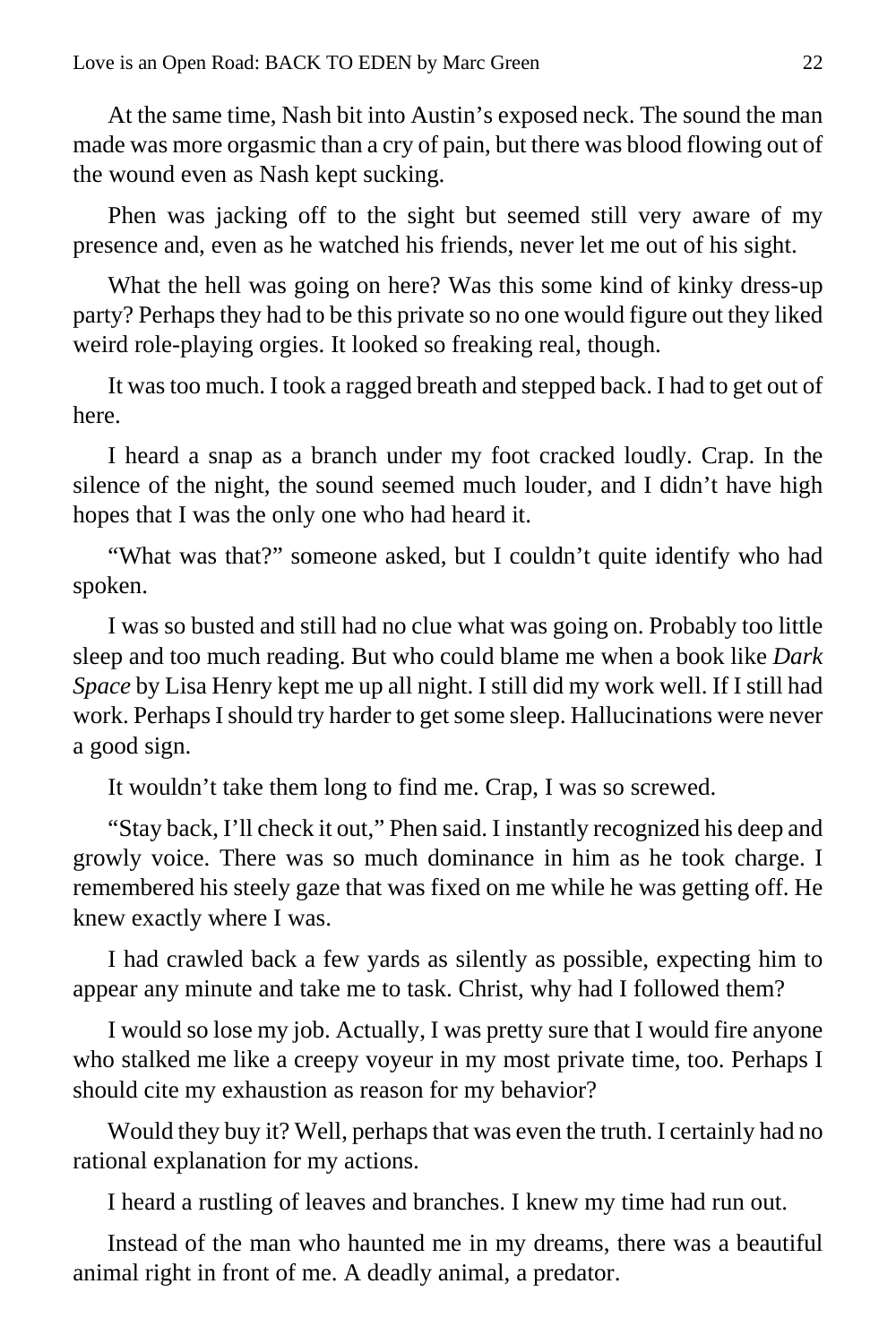So not my day.

I wanted to scream, but I was unable to make a single sound. I just stared into the animal's hard, amber eyes.

It wasn't quite a wolf or a coyote, but something in between. Its color was reddish, and somewhere in my mind, I remembered there was a separate species called "red wolf" that had similarities to both and had nearly been extinct.

It looked magnificent, but I had no idea why I wasn't panicking. I should scream and try to run or fight or anything but sit here without moving as the red wolf approached me.

It was quiet as it stalked toward me, its eyes looking at me intently. I knew if I screamed, the others might be able to help me, but I couldn't. I was frozen. I hoped the animal would be quick about killing me and not draw out my pain.

Even as I stared death in its eyes, I couldn't help but admire the wolf's beauty.

The wolf was almost upon me. I closed my eyes. Instead of seeing my whole life flash by as one might expect in my situation, I saw nothing but darkness.

Then I felt it.

A rough tongue was licking my face. I gasped in surprise and opened my eyes in shock. The wolf was right in front of me, pushing its cold nose into me, sniffing my scent.

To my shock, the wolf turned into a man in that very second. I could not even gasp and scream as he held my mouth closed with his hand, still maintaining his intense stare.

The same eyes that looked at me from the red wolf were now looking at me from a man. Not just any man, but the one man I wanted more than anyone else.

His head was at my neck where he had licked me as wolf.

He was still as naked as he was on the day he was born. Still as naked as he was just minutes before, playing in the cool water of the pond with his best friends. Instead of feeling my blood turn cold, I felt blood rush south again and fill out my cock.

"Don't move and don't make a fucking sound!" he whispered into my ears. Then, without any further explanation, he left me alone in the dirt. I could hear him return to the others.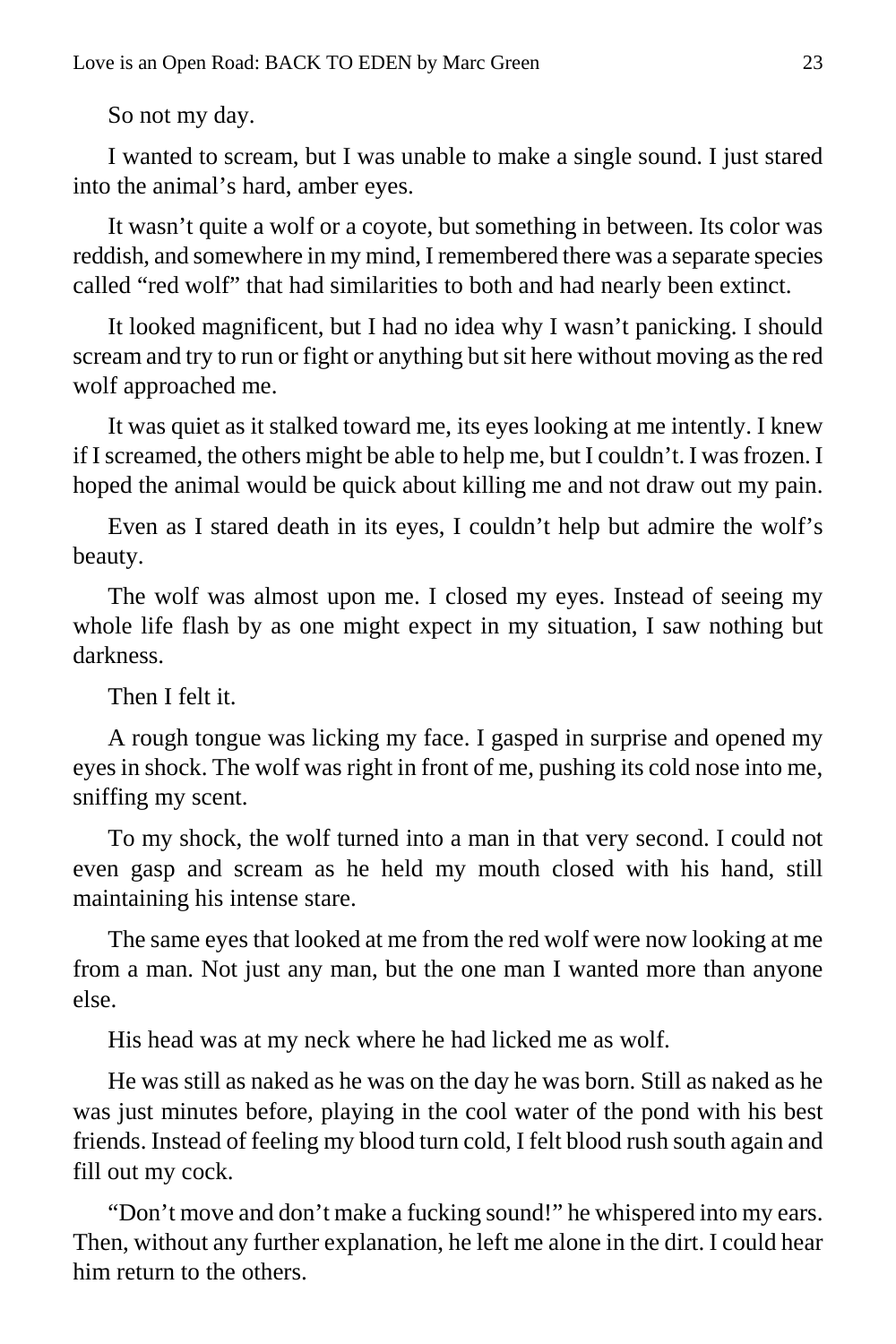"It was nothing, just an animal!" he told them. Lied to them. "Go back to the house. I'll follow in a bit. I might as well get some hunting in."

I couldn't hear what they said, but there was agreement, and the others must have put on their clothes again and started to leave.

I waited for Phen to reappear and bring some light into the whole thing. I still couldn't believe my own eyes and knew there must be some rational explanation.

My mind was still in shock and clung to the knowledge that the paranormal did not exist. Yet it was hard to follow my intellect when my eyes had seen something I could not explain.

"Good boy!" came a deep voice. There was my Phoenix, coming back where he belonged.

"What the hell is going on?" I asked him.

"You have seen something that wasn't meant for your eyes," he responded.

"You're a wolf," I accused.

"A red wolf, actually. Yes!"

I mentally patted my own back for recognizing his animal form. Then the fact that he had an animal form, and his friends had angel wings and liked to suck blood, came back into my mind.

He must have known how overwhelming all this information was for me, but he made no attempt to deny anything or come up with a lie.

I kinda wanted a nice convenient lie that would allow me to forget what I had seen and continue my life as before. On the other hand, I felt special being one of the few people who knew this secret. Even if it had not been revealed to me by choice.

Phen had protected me though.

I looked up at him, and warmth spread throughout my whole body. Whatever was happening, I knew he would not hurt me. In either form. He was mine; I was his. Even if I didn't know where this thought came from or what exactly it meant, I felt myself relaxing, his masculine scent calming me down.

"We are runaways," Phen offered. "Every one of us chose to leave behind our own kind. We are natural enemies, our packs and clans and families in a war that never seems to end and doesn't make any sense to us. Our friendship is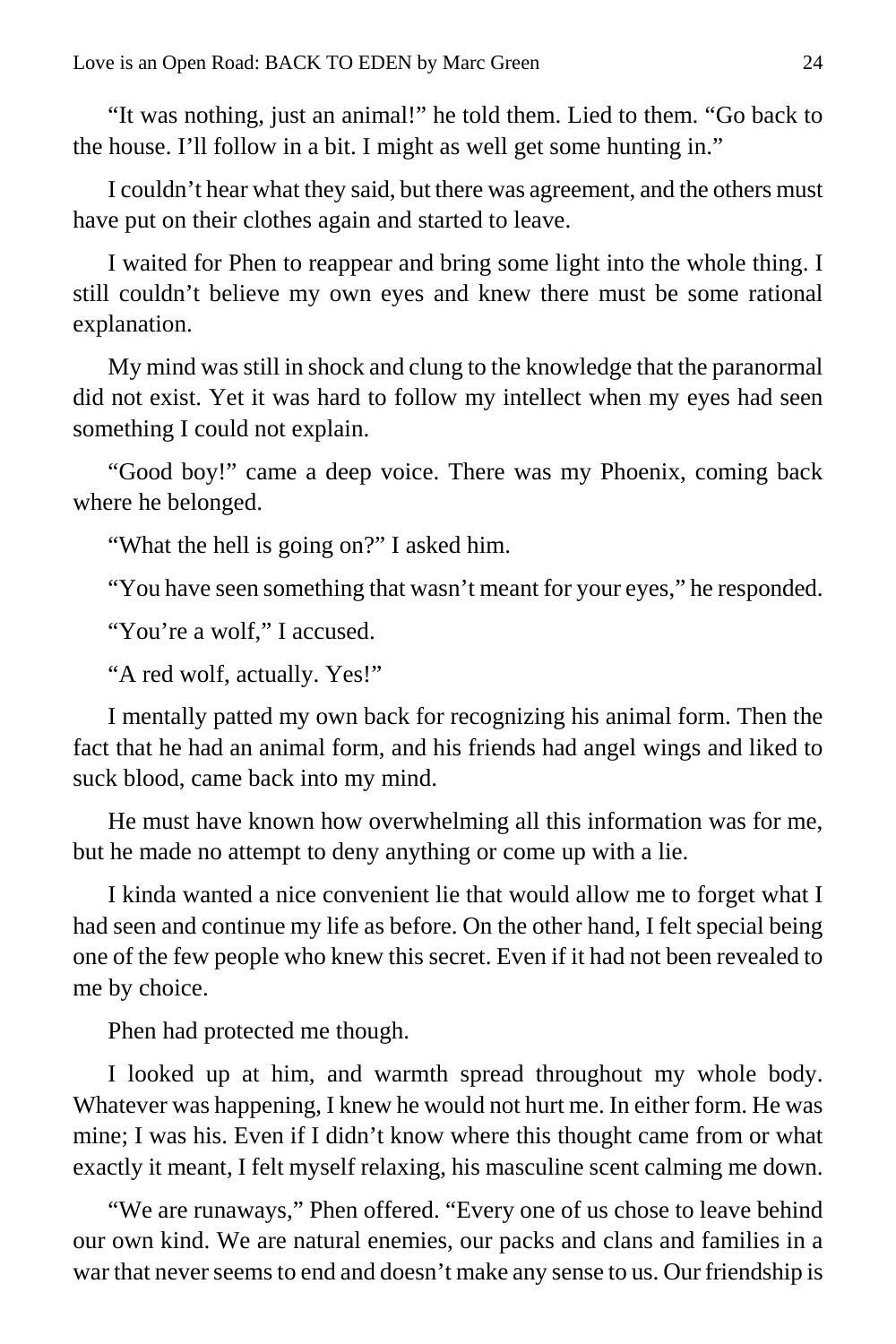very unconventional, but we decided that we didn't care what the others thought or what their plans for us were."

He softly caressed my cheek while telling me his story.

"We ran away together, enemies hand in hand, and took our fate into our own hands. We lead a quiet life here, hurting no one. Every other night we steal away in the darkness to renew our bond, our promises to protect each other. We strip off our clothes and everything we have been taught to think and do and just share our love and friendship with each other instead. Naked in every way, leaving conventions behind with the dirt in the water. This is our Eden, our Paradise."

He kissed me gently on my head and ruffled my hair. I couldn't comprehend his words. They were too much, and his scent and warmth overpowered my senses.

*Mine*, something inside of me screamed, and his touch and kiss were not enough.

Suddenly I was brave. With all the other shit going on, I had to grab what I wanted. I pulled his head down to me until his hard lips were pressed to mine. I wanted to taste him, needed to taste him.

I pushed my tongue against his mouth, demanding entry. I was almost shocked when my "request" was granted, and he opened his lips to let me in. Our tongues danced, and I enjoyed his taste and closeness, refusing to think about anything else at all. Something in me that had been loose and broken settled, and for the first time in a long time, I felt whole again.

Phen ended the kiss and smiled at me. "Don't worry. Nothing will happen to you. I won't let it. You're mine. You won't remember any of this. No one will know, and you will remain safe." He whispered these words into my ear, and even though I wanted to protest, I suddenly felt very tired and fell into a deep slumber.

\*\*\*\*

I woke up in my bed and yawned. I hated my alarm clock most mornings, but I felt more rested than I had in a long time. There was a lot of work waiting for me, but the sun was shining, and I felt good.

Though my mood was great, there was some kind of weird feeling that tried to drill its way into my consciousness. It was just out of reach, and after trying to reach the thoughts that evaded me, I gave up.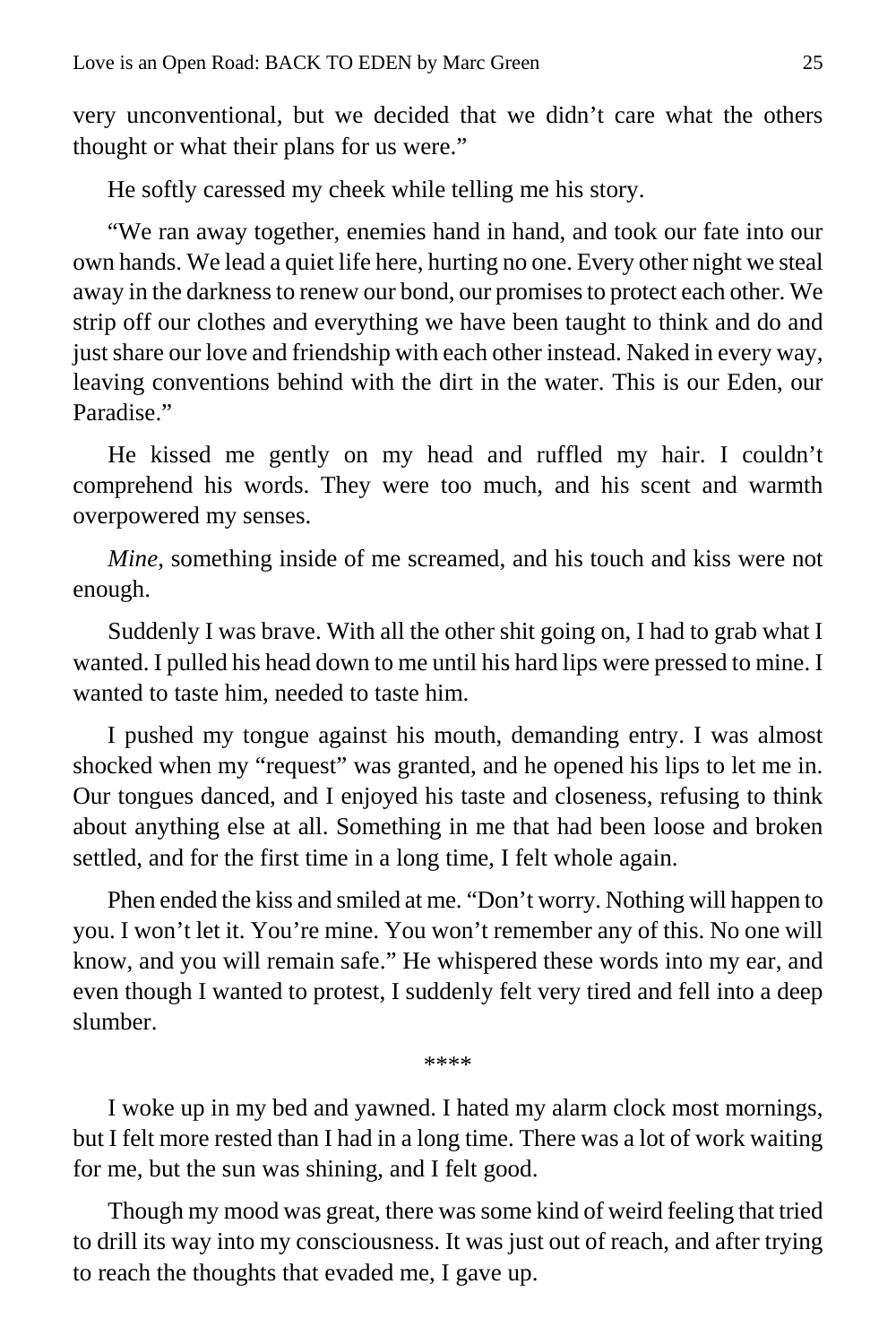Whatever, I needed to work.

I brushed my teeth, humming the *True Blood* theme music for some reason. I think my subconscious wanted to give me a message.

I finally needed to finish the show. I still hadn't seen the last season, and a show that gave me hot, homoerotic dream sequences to drool over deserved to be watched.

I went under the hot water of my shower and gave myself a thorough cleaning. Even when I wouldn't get any cleaner, though, I couldn't help myself from keeping my hands on my slick cock and playing with my joystick. Wouldn't hurt anyone to have some fun.

I closed my eyes, knowing I would see him gazing back at me. Steely eyes glowing with an amber fire were looking at me, and I was instantly hard as a rock.

I moaned in pleasure as I pushed myself to new heights of ecstasy, twisting my own nipples and roughly jerking my pole. I wanted his calloused fingers to do it, but this was only a fantasy, and my own hands were the second best thing.

I was almost there, ready to shoot against the shower tiles, when suddenly the image of a beautiful wolf with the same stunning eyes appeared in my head.

Christ. Why the fuck was I thinking about a wolf while jacking off to the image of my employer? That was too kinky, even for me. I shuddered and my cock deflated.

Something was really off today. I was kind of disappointed at not getting off, but I needed to start my chores, and I was too confused to get it up, anyway.

I dressed in my work clothes and put in my earplugs.

I was about to click play to continue one of my very favorite stories when I skipped *Something Like Autumn* in favor of *Change of Heart* by Mary Calmes. I loved the Something Like series by Jay Bell, but today I was in the mood for shifters.

And no, not wolf shifters, mind you.

I swear, I didn't suddenly develop a wolf fetish. The guys in the Change of Heart series are were-panthers, after all.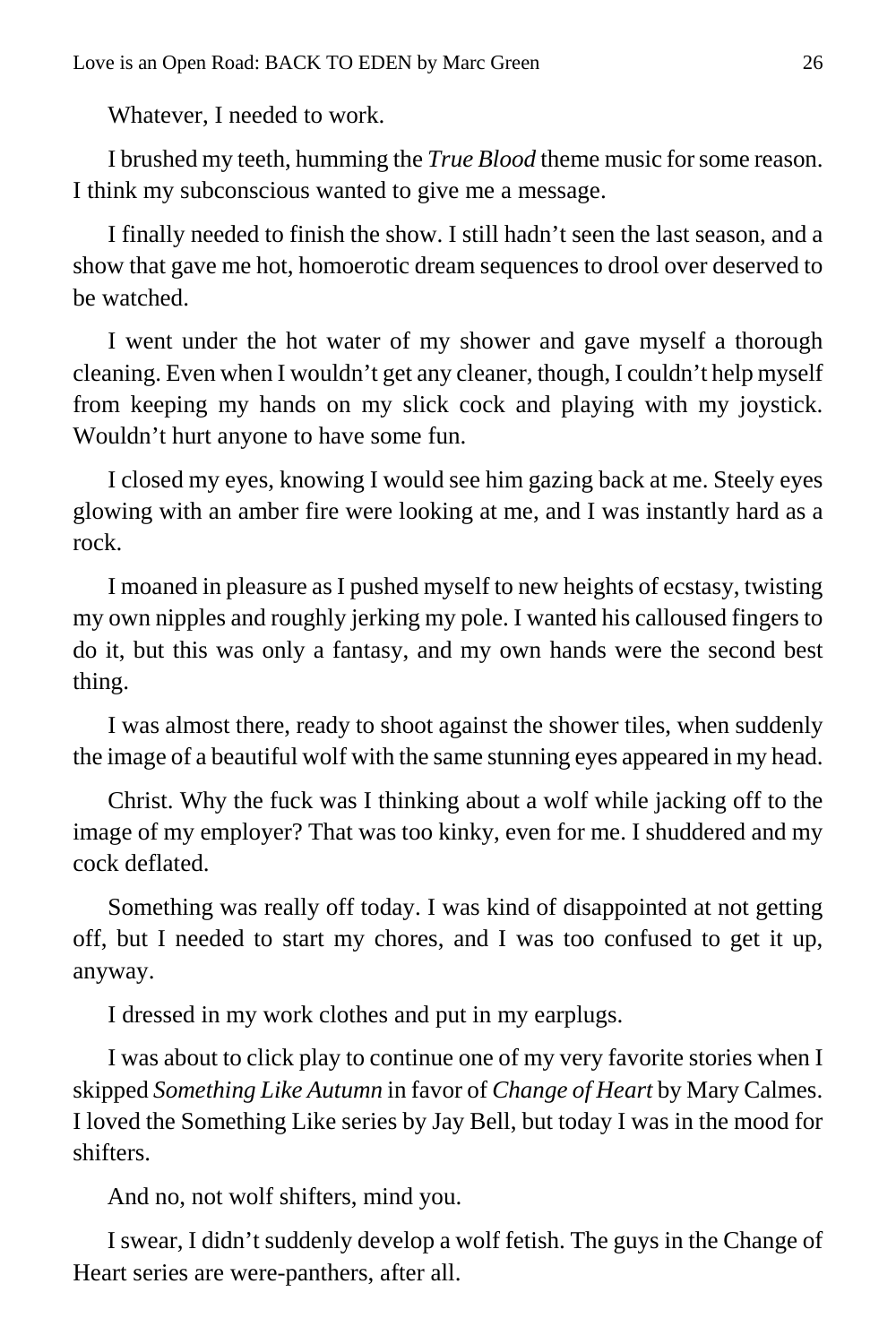I smiled. Even while mucking out the animal stalls, a chore I usually hated, I felt happy. Perhaps this would be a good day, after all.

It was like I had found an anchor, something that grounded me.

I had long been trying to find something like that, and even though I didn't know what had given me this sudden feeling of belonging, it was there nonetheless. I was home.

I was on my way to make lunch for everyone when I saw something lying in the grass next to my favorite tree. My Kindle. How the hell had that gotten there?

I was probably more careful with my Kindle than most people were with their car. It held hundreds of wonderful books inside. It was my best friend. I would never leave it outside. What if it had rained or animals had attacked or pissed on it? I jogged over to my e-reader and picked it up. It was dry and clean. Thank God for small miracles. But still, why was my Kindle lying on the grass?

Again, some kind of hazy memory tried to push its way through, but all I got was the vague feeling that I'd spent some time under this tree recently.

I checked my Kindle and saw that I had marked a few quotes last night. When I tried to think back on the previous night, though, I couldn't hold on to any memory.

Fuck, it was like after a long night of drinking, but worse. Like the memories didn't exist anymore, were forever erased.

The only image in my head was a wolf and a man with the same intense eyes, and the memory of that man kissing me like no one had ever done. This felt real, not like one of my fantasies. I could still feel the pressure of Phen's lips against mine.

I didn't know what was going on, and I had to get to the bottom of it. Somehow it involved Phoenix, and I knew I wanted him back in my arms, wanted to feel his warmth and his kiss and run my hand through his fiery-red hair. I slipped the Kindle in my pants, determined to lift the secrets of this ranch and the five men who lived on it with me.

## **To Be Continued…**